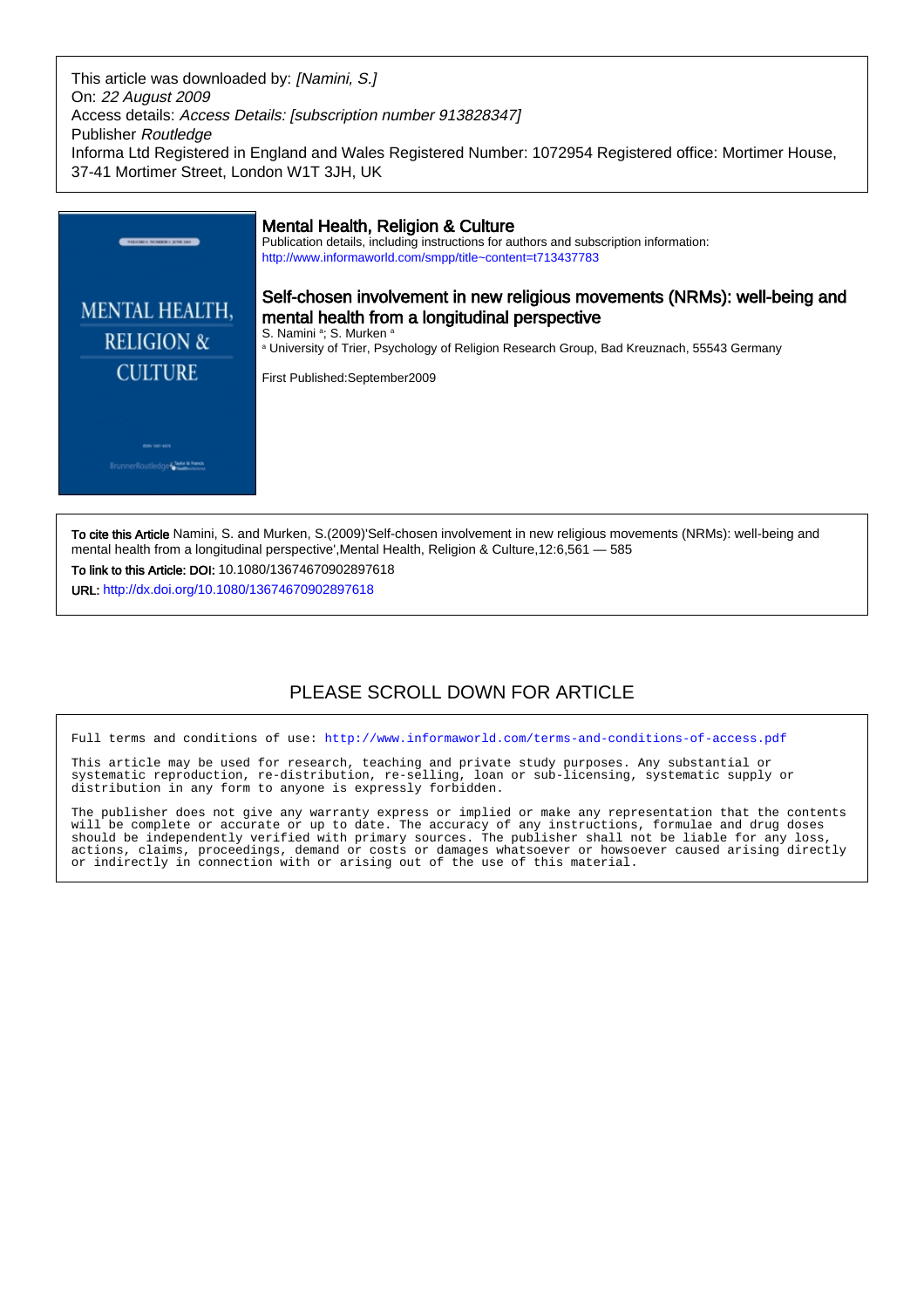# Self-chosen involvement in new religious movements (NRMs): well-being and mental health from a longitudinal perspective

S. Namini\* and S. Murken

University of Trier, Psychology of Religion Research Group, Franziska-Puricelli-Str. 3, Bad Kreuznach, 55543 Germany

(Received 10 September 2008; final version received 16 March 2009)

In spite of a cult debate that has lasted for some decades now, the controversy about the harmfulness of new religious movements (NRMs) continues. A core question remains whether current or past involvement with an NRM has an adverse effect on psychosocial adjustment. In this study, this question is investigated from a longitudinal perspective. First, an overview on previous research is given. Then findings from an empirical study on individuals who get involved with NRMs in Germany are reported. Life satisfaction, depression and anxiety are investigated over the course of three years for two groups: (a) "stayers": individuals who remained in the chosen NRM  $(n=51)$  and (b) ''leavers'': persons who left a Pentecostal parish during the course of the study  $(n = 9)$ . The results confirm findings from previous studies which indicate that joining an NRM is often preceded by some kind of (retrospectively reported) crisis and that well-being increases with involvement. Adaptation during involvement was comparable to that of comparison groups from the general population and remained relatively stable over time. Among several aspects of involvement related to health and well-being, religious sense of coherence and secure attachment to God were most often and most strongly correlated with the outcome measures. Surprisingly, the hypothesis of a crisis accompanying the exit from the Pentecostal parish was only partially supported. Overall, the study does not confirm the popular notion that membership in an NRM must be harmful. It calls for a sensitive handling of the topic.

Keywords: new religious movements; well-being; mental health; longitudinal study; Germany

## Introduction: the cult debate

Catchwords like ''snapping'' (Conway & Siegelman, 1978/2005), ''brainwashing'' (Lifton, 1961/1989; Schein, 1961), ''mind control'' (Hassan, 1990), ''thought reform'' (Lifton, 1961/ 1989) and ''coercive persuasion'' (Schein, 1961) illustrate vividly the fear that has kept a heated debate on cults or new religious movements (NRMs) going for some decades now. It started in the 1960s when a great number of unfamiliar alternative religious groups emerged in Western industrialised countries. Concepts like the ones mentioned above were introduced to explain why a normally reasonable person would follow an unfamiliar religious leader and join his or her group with unconventional religious practices, sexual

ISSN 1367–4676 print/ISSN 1469–9737 online © 2009 Taylor & Francis DOI: 10.1080/13674670902897618 http://www.informaworld.com

<sup>\*</sup>Corresponding author. Email: namini@uni-trier.de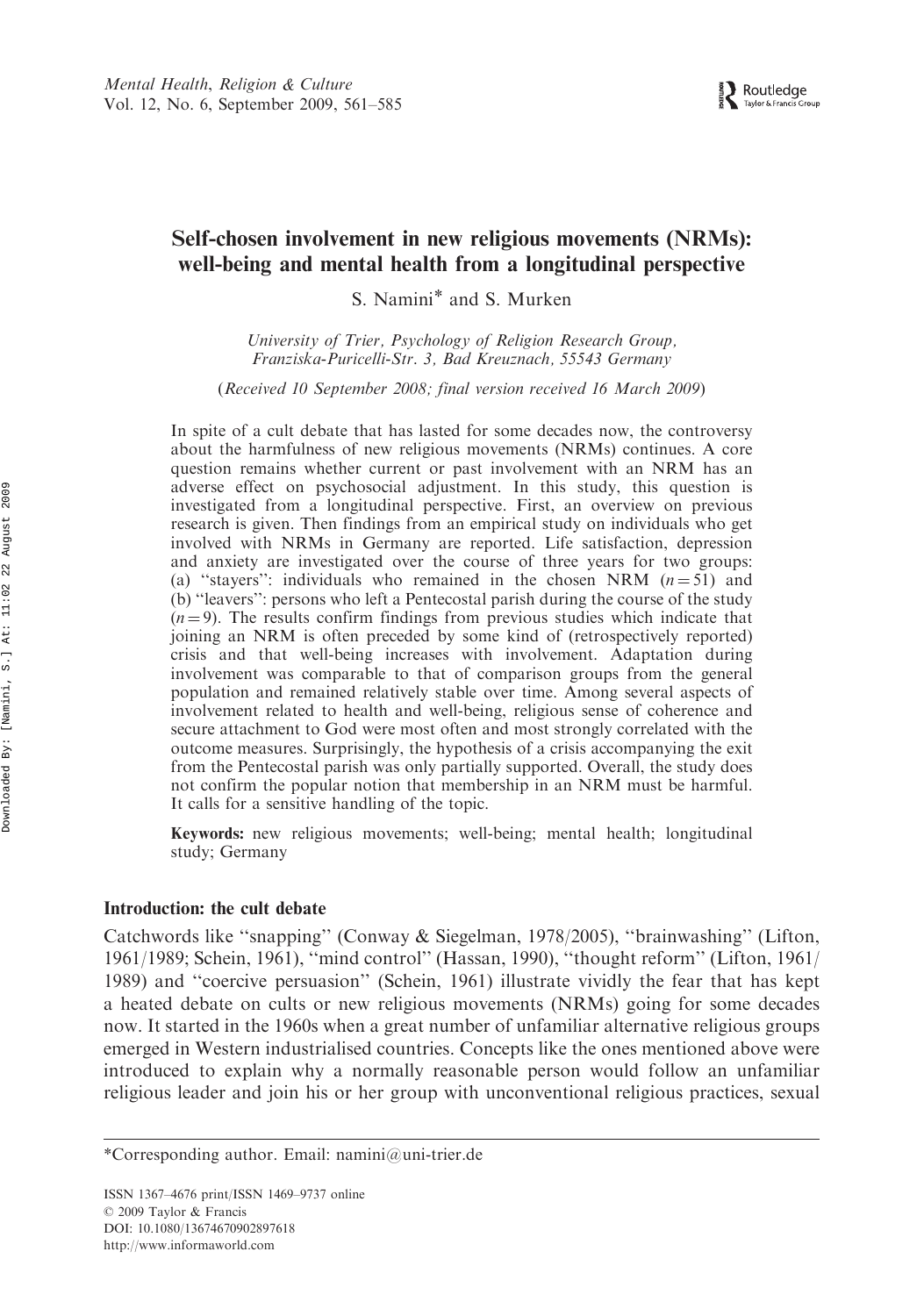ethics, communal life, etc. Signs and symptoms like sudden, drastic changes in values and behaviour, reduction of cognitive and emotional functioning, dissociation, estrangement from family and regressive behaviours were ascribed to the involvement in an NRM. In order to name this variety of phenomena and classify them as a clinical diagnosis some clinicians coined terms like ''cult indoctrinee syndrome'' (Delgado, 1977, as cited in Freckelton, 1998, p. 6–7), and ''destructive cultism'' as ''a sociopathic illness'' (Shapiro, 1977, p. 83). Others such as Clark and Lifton claimed that being brainwashed resulted in a mental illness which was so subtle that it could hardly be recognised and diagnosed by ordinary psychiatric methods (cf. Richardson, 1980). Thus, the question of whether membership in an NRM is detrimental to a person's well-being and mental health has been one of the core questions in the public and scientific debate since its inception.

In spite of vast theological and structural differences, a wide variety of non-mainstream religious or spiritual groups and movements have been labelled as  $\textit{cuts}$  – or interchangeably, sects (French: sectes, Italian: sette, Spanish: sectas, German: Sekten)<sup>1</sup> in the course of the debate. The terms function to brand groups that for some often highly subjective reasons are suspected of brainwashing and harming their members. Hence, there are certainly no exact definitions of ''cults.'' For those thinking in theological terms, the core feature of a religious cult is its deviation from a presumed religious truth as expressed in ''historic Christianity'' or ''essential biblical doctrines'' (Martin, 1993, as cited in Durocher, 1999, p. 582). For others, arguing in rather psychological terms, the characteristics of a cult are consistent with the main accusations against the groups. In this sense, Langone is often cited; he defined a cult as

a group or movement that, to a significant degree, (a) exhibits great or excessive devotion or dedication to some person, idea, or thing, (b) uses a thought-reform program to persuade, control and socialize members (i.e., to integrate them into the group's unique pattern of relationships, beliefs, values, and practices), (c) systematically induces states of psychological dependency in members, (d) exploits members to advance the leadership's goals, and (e) causes psychological harm to members, their families and the community. (Langone, 1995, p. 5)

In order to avoid the connotations of the terms ''cult'' or ''sect,'' scholars struck by the paucity of systemised knowledge and facts about ''cults'' and membership in the groups have also addressed the problem. They sought for alternative, more neutral terms to name the many, usually rather small religious groups and movements that have arisen in newer times. The term *new religious movement* emerged as the most common expression for this kind of religion (among other terms such as ''alternative religions'' or ''marginalised religious movements''). Although there is some definitional vagueness to the term NRM as well (cf. Robbins & Bromley, 1993), it allows examination of the members of a variety of groups without the a priori implication that they must be harmed.

Until today, researchers are split into two parties: (a) those who have a critical stance towards NRMs and are often called ''anti-cultists'' and (b) more liberal scholars who are labelled ''cult-apologists'' by the former (e.g., Lewis, 2004). Research results and conclusions seem to derive considerably from the authors' perspective and the methodology chosen. In sum, it can be said that negatively biased in-depth studies of groups are rare, but that single case studies of impaired members or ex-members and clinical studies are used to negatively generalise about the groups in question. Specific beliefs and practices are seldom considered. Studies of current members, applying quantitative methods to a larger sample, have usually come to different, much more positive conclusions (cf. Saliba, 2004). They show that the popular negative view on cults is in many cases not justified and simplifies a very complex issue which can hardly be explained by brainwashing and similar claims (Anthony & Robbins, 2004; Dawson, 1998).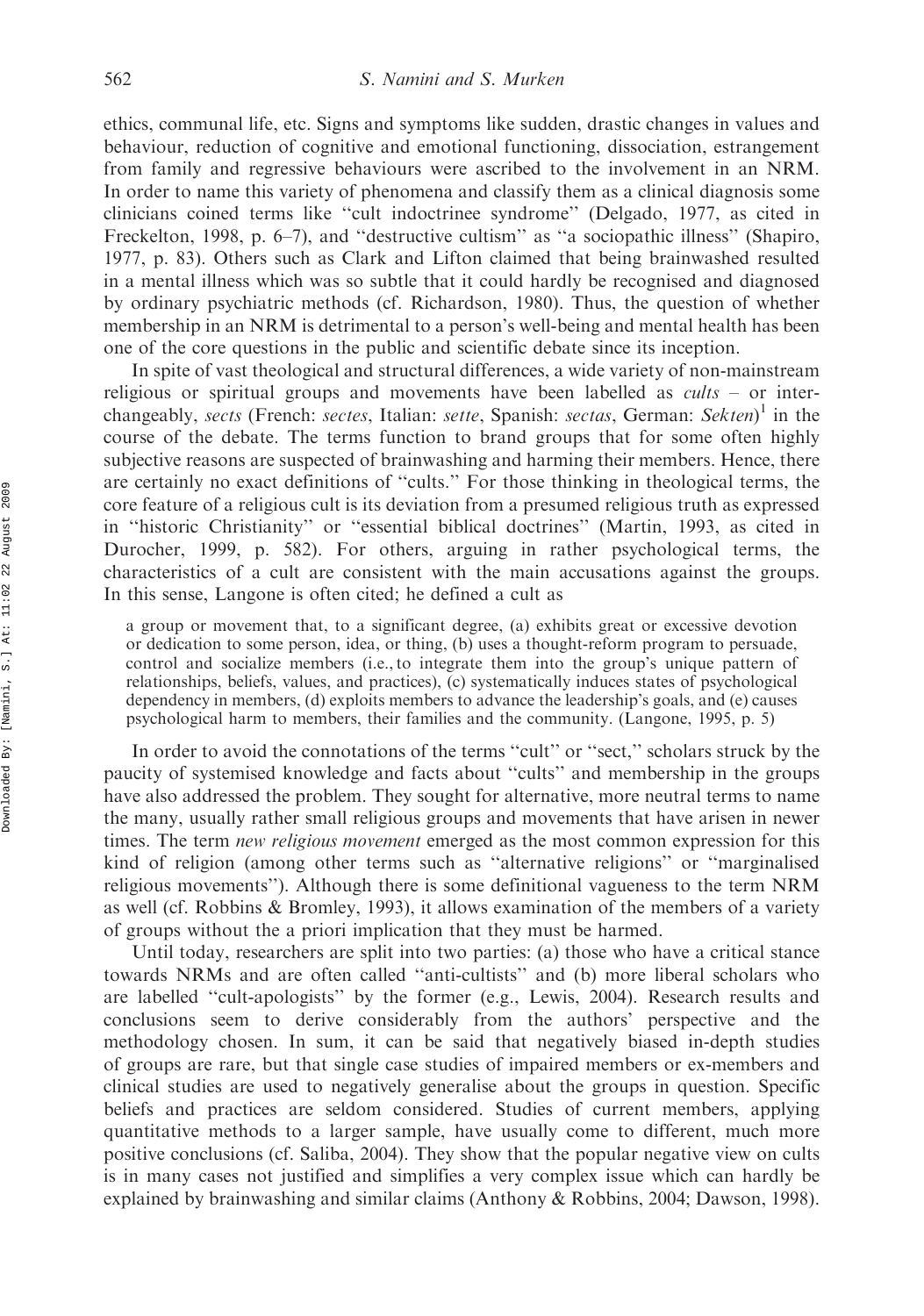However, more liberal scientific research has seldom found its way into the discussion. Thus, the severe disagreements on new religions have not been overcome yet and Richardson's (1995, p. 145) conclusion that ''continuing controversy about the new religions, popularly known as 'cults,' makes the study of mental health of participants in such groups a topic of major importance for the psychology of religion'' is still relevant. Its significance is by no means restricted to a theoretical interest in the phenomenon at hand. The question on NRMs and the mental health of their members has a number of practical implications, in fact. It touches a diversity of ethical and legal questions as they relate to psychotherapy, medical treatment, child custody litigations, etc.

The present study aims to enhance clinicians' and scholars' understanding of the complex interplay of membership in NRMs and individuals' mental health and well-being. First, an overview on international studies is given for this purpose. Then findings from our empirical study conducted in Germany are reported. In contrast to most previous studies which focus on certain stages of the membership process, this research adopts a longitudinal perspective and considers voluntary entry, involvement with and exit from an NRM.

#### Mental health and membership in NRMs

# Psychopathology preceding membership

In order to explain why individuals join new religious groups that question some of the most basic religious faiths, lifestyles and values of Western cultures, critics have concluded that NRMs specifically address and attract vulnerable individuals such as young and mentally impaired people. Whereas some empirical studies indicated that members display increased levels of psychopathology prior to joining an NRM (e.g., Deutsch, 1975; Galanter, Rabkin, Rabkin, & Deutsch, 1979), the majority of research, however, does not support the notion that psychopathology is a precondition to joining. There is even some evidence that it is not in the interest of the groups to accept very emotionally unstable individuals as members (cf., Barker, 1991–1992; Galanter, 1980).

Nevertheless, numerous studies show that membership in NRMs and conversion to other religions is often preceded by times of crisis, some dating back to childhood and youth. Retrospective reports of strains such as emotional problems and frustrations, dissatisfaction with life, difficult life situations or a lack of fulfilling relationships prior to joining have been found for a variety of groups and contexts (e.g., in the studies on converts to the Unification Church or the Pentecostal Church in the Netherlands [Kox, Meeus, & 't Hart, 1991]; the Osho movement and Transcendental Meditation movement in Germany [Klosinski, 1985]; and the Hare Krishna movement in the United States [e.g., Dein & Barlow, 1999; Poling & Kenney, 1986] and in Italy [Di Fiorino, Fizzotti, & Miniati, 2002]). Moreover, converts often report difficult or even traumatic childhood experiences, especially detached or negative relationships to one or both parents (e.g., Ullman, 1982, 1989; see Murken & Namini, 2007, for a review on childhood familial experiences as antecedents to adult membership in NRMs). Research done in the context of a German Governmental Commission on ''So-called Sects and Psychogroups'' showed that in the biographies of many members or former members, conflicts (some subconscious) and life themes could be identified for which the converts were seeking a solution (see Deutscher Bundestag Referat Öffentlichkeitsarbeit, 1998).

In a recent Belgian study, Buxant, Saroglou, Casalfiore and Christians (2007, p. 220) aspired ''to go further than the normality vs. pathology debate and focus on psychological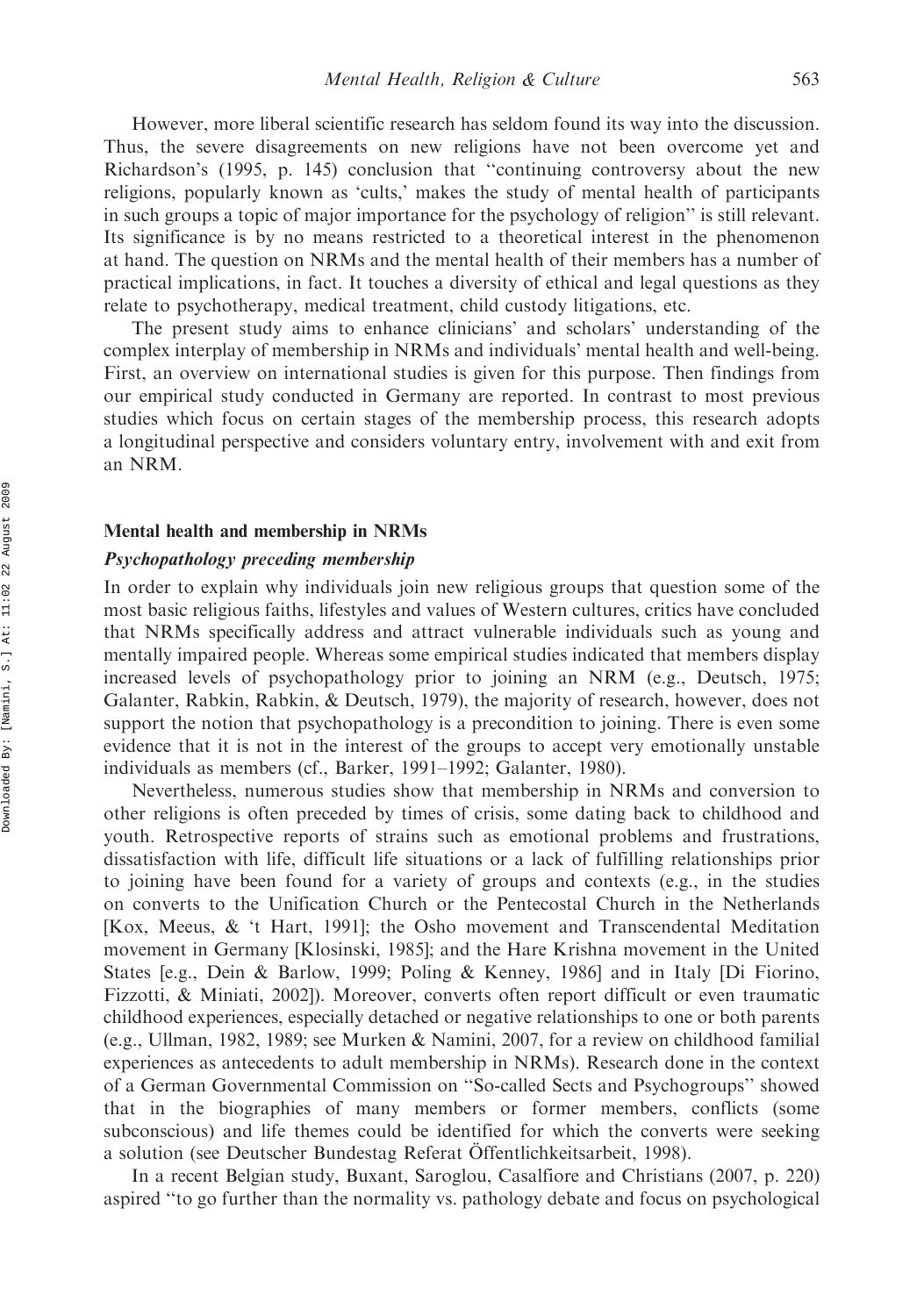dimensions that, although non-pathological, may indicate some psychological vulnerability of NRM members.'' In their study of members of several NRMs in Belgium, the authors found cognitive, affective and relational ''vulnerabilities'' – that is, high insecurity in childhood attachment to parents, high (current) need for closure and depressive tendencies prior to joining the group. However, it would be wrong to reduce the motives for membership in NRMs solely to vulnerabilities or crisis, which by no means are necessary pre-requisites for the decision to join. Most studies point to individual differences (e.g., Levine, 1985; Inaba, 2004). In particular, social and religious aspects can be important reasons for involvement, too, with motives varying among members of different groups (see the reviews by Dawson, 1998; Murken, 1998).

# Benefits of membership

Findings which indicate that a considerable proportion of individuals who join NRMs experience some kind of crisis or tension before getting involved raise the question of what happens after people have joined the groups. Do they experience their membership as beneficial? Are they happy and healthy?

Mental health and personality assessments of NRM members have hardly supported the popular notion that involvement with an NRM inevitably leads to harmful consequences and that rates of mental illness among members of NRMs are higher than in the general population. A number of studies indicate that NRM members as an aggregate do not show signs of mental disorders, even though single members may show severe symptoms (e.g., Di Fiorino et al.'s, 2002, study of Hare Krishna devotees in Italy; Kuner's, 1983, research on German members of the Unification Church, Family of Love and Ananda Marga; Latkin, Hagan, Littman, & Sundberg's, 1987, study on Rajneeshpuram residents).<sup>2</sup> Moreover, it seems that many individuals benefit from membership in the chosen group (cf. reviews on the topic, e.g., Murken, 1998; Richardson, 1985, 1995; Rochford, Purvis, & Eastman, 1989; Saliba, 1993, 2003). Studies indicating psychological impairment of NRM members often suggest that its cause predated involvement with the group (Rochford et al., 1989).

Among the potential benefits of membership that are reported in studies are a decrease in drug use and relief from neurotic distress in members of the American Divine Light Mission and the Unification Church (Galanter & Buckley, 1978; Galanter, Buckley, Deutsch, Rabkin, & Rabkin, 1980; Galanter et al., 1979); escape from a depressive development, alcohol and drug abstinence, decrease of a sense of inferiority and increase in self-esteem among German sannyasins (Klosinski, 1985); an increase in life satisfaction in a study of Rajneeshpuram residents (Latkin et al., 1987); and security in current adult attachment, absence of depressive tendencies, positive outlook on the world and optimism for the future among members of several NRMs in Belgium (Buxant et al., 2007).

Little is known about the stability of NRM members' well-being and mental health over time, as hardly any longitudinal studies exist. Available studies indicate that well-being and mental health remain relatively stable over the course of time; changes in personality profile point to a beneficial rather than detrimental effect of long-term membership (Galanter, 1986; Ross, 1985). These findings are supported by cross-sectional ''quasilongitudinal'' research: Studies which compared short-term and long-term members indicated that long-term members' psychosocial integration is on average better than short-term members' adaptation (e.g., Di Fiorino et al., 2002; Kuner, 1983; Nathawat & Khan, 1995). However, as Di Fiorino et al. (2002) pointed out, this cross-sectional research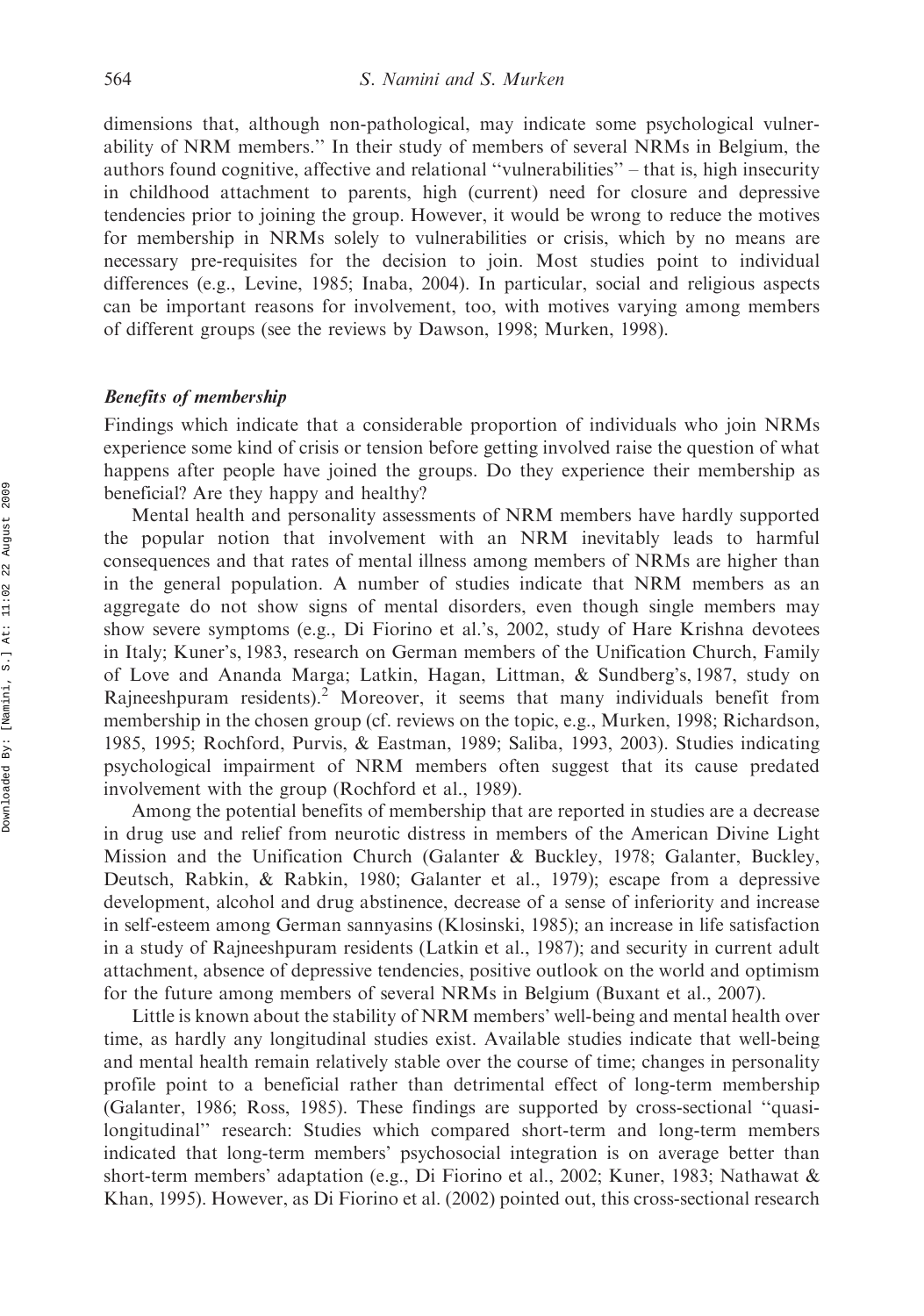strategy does not reveal whether differences between short- and long-term members are caused by other factors. For example, it may be that members with poor mental health at the time of joining leave the movement after a shorter period of time or with higher probability than members with good mental health.

#### Costs of membership

Although the above-mentioned studies indicate that many individuals profit from involvement with (certain) NRMs and that systematic harm through membership in NRMs is rare, the phenomenon cannot be reduced solely to the beneficial aspect. While many individuals seem to benefit from their (often temporary) membership and experiences in the groups, others can be unaffected or adversely influenced by it (cf. Barker, 1989, 1997). Just as other relationships like marriage or psychotherapy can in some cases turn out to be difficult or even traumatic, the decision to join an NRM can result in experiences of abuse and trauma, too. These mostly single cases are beyond the scope of this paper and need to be studied separately in depth. Nevertheless, the endeavour to paint a balanced picture of membership in NRMs requires that the problems, conflicts and sacrifices that may go along with an involvement are also considered.

These costs can vary with the specifics of the group chosen, although some are of a rather general nature. For example, considerable ''acculturative stress'' (Weiss & Mendoza, 1990) can go along with the decision to leave one's family and deeply immerse oneself in a minority religion with a highly unfamiliar lifestyle. In the course of involvement, stress may arise from specific demands that members are expected to fulfill. From his study on marriage and well-being in the Unification Church (in which spouses are designated by the religious leader, Reverend Moon) Galanter (1986) concluded that membership in the group both precipitated distress caused by the unusual marital experience and relieved it through affiliation to the group. The costs of conversion that Klosinski (1985) observed in a sample of German sannyasins were complete or partial social drop-out, dependency on the ''master,'' unlearning the competence of planning ahead, uncertainty and mental destabilisation, as well as overidentification with others.

In our German research project on individuals who were new members or recently got involved with a Pentecostal parish, the New Apostolic Church, or Jehovah's Witnesses, various psychosocial conflicts in the context of new involvement with an NRM were investigated (Murken & Namini, 2004a). The study showed that single individuals may experience considerable conflict, but that on average only little inter-personal and inner psychic conflict was reported. Findings indicate that the time spent on religious practice is significantly correlated with the frequency of conflicts with the non- or other-religious environment. Thus, the causes of conflicts in the context of NRM membership are not necessarily of a genuinely religious nature. Moreover, conflicts which arise during involvement with an NRM often existed prior to contact with the group and are simply shifted to the context of a person's religiosity (e.g., Pfeifer, 1999).

Other studies point to the reparative and substitutive functions that NRMs can offer to individuals with a weak sense of self (e.g., Kraus & Eckert, 1997; Kriegman & Solomon, 1985). Although the ''psychosocial fit'' (Kriegman & Solomon, 1985) between the appeal of the group and the needs of the person can have a stabilising effect, from a psychological perspective, it may be costly in the long run. It often does not offer a solution to the specific problem, but can lead to a displacement of psychological problems and can hamper an individual's psychosocial development (cf. also Kraus, 1999). Some authors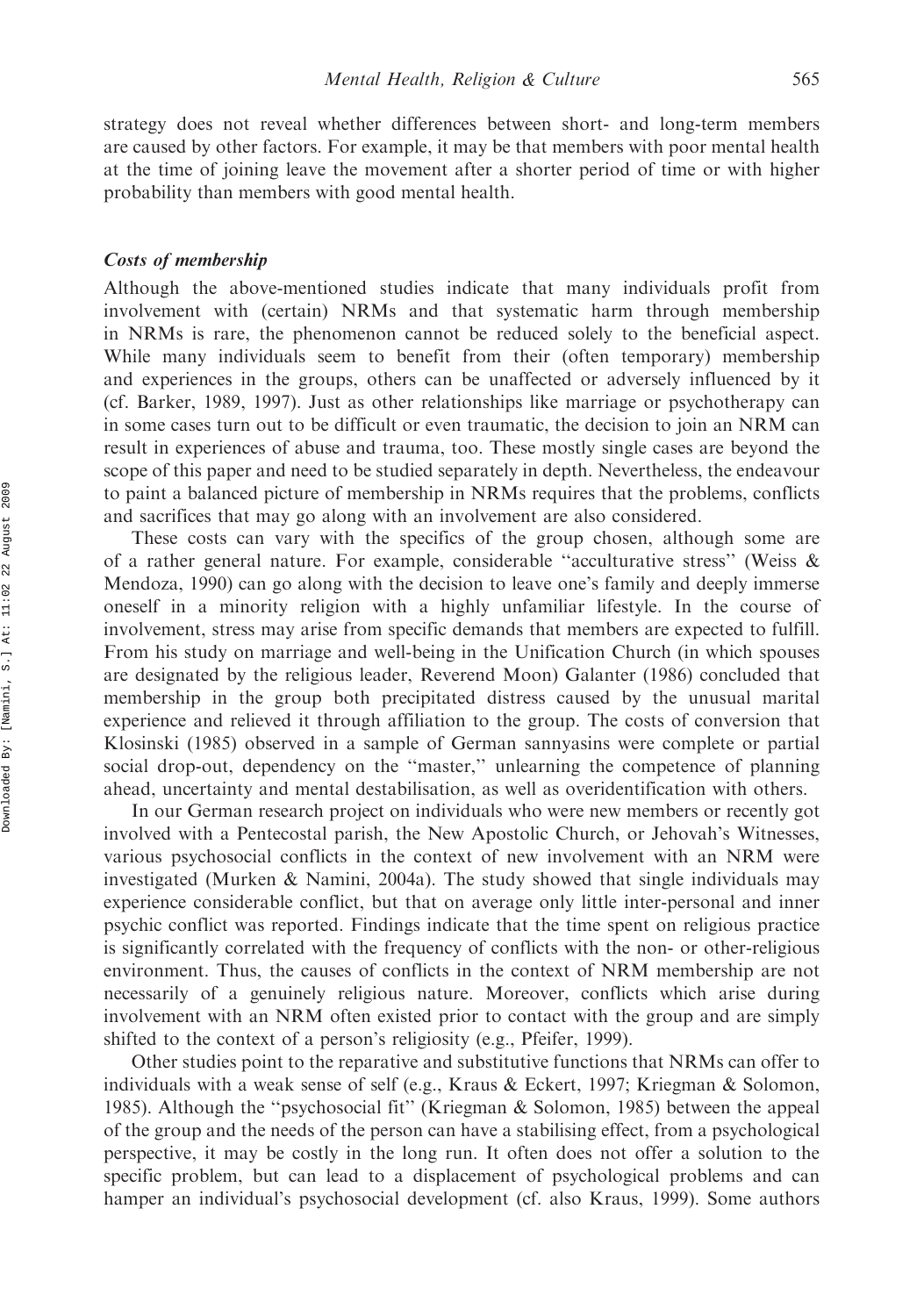found indication that characteristics like dependency, rigidity or restriction of autonomy are the price which has to be paid for the structure and identity that NRMs offer (Buxant & Saroglou, 2008a; Walsh & Bor, 1996).

Overall, liberal scholars have done much less research on costs of membership in NRMs than on potential benefits. Besides, most authors consider only one aspect, benefits or costs. As the following quote by Barker illustrates, the context of the cult debate (which does not always stick to facts) complicates the matter: ''The somewhat paradoxical situation is that the more we feel the NRMs are having *untrue* bad things said about them, the less inclined we are to publish true 'bad' things about the movements'' (Barker, 1995, p. 305, original emphasis).

# Consequences of leaving

Exit from an NRM is a process which affects the affective, cognitive and organisational level (Wright & Ebaugh, 1993). It usually begins with growing doubts and dissatisfaction that the individual keeps to him- or herself before the detachment from the group starts with a more open expression of dissatisfaction and visible tension between member and NRM. An eliciting event or a series of events finally leads to exit from the group. Conflicts with the group, inner conflicts and the emotional ties to other members of the group can make it difficult to leave, especially when a person has been a member for a long time and his or her complete social life is tied to the group (Bromley, 1997, 2004). Nevertheless, in contrast to popular stereotypes that NRMs cannot be left on a person's own initiative, most members leave the group voluntarily on their own. Empirical data demonstrated that membership in NRMs usually does not last very long and can be considered a transitional phase which often serves a developmental purpose (cf. Dawson, 1998).

The voluntariness of the exit from an NRM has been shown to be decisive for the consequences of the experience. Whereas forceful extraction from a group often results in a negative view of the experience, most former members who left voluntarily manage to successfully assimilate their NRM experience or at least can see positive aspects of their involvement, although mixed feelings may remain (e.g., Buxant & Saroglou, 2008b; Galanter, 1983; Wright, 1987). The process of leaving can be compared to exits from other high commitment groups like marriage (Wright, 1991) or other previously emotionally meaningful roles like jobs (Ebaugh, 1988). Thus, like divorce and retirement, it can be a highly distressful loss which demands a reorientation of a person's identity and social network.

The degree of impairment that is found in former members of NRMs varies between studies. Galanter (1983) studied former members of the Unification Church and found adjustment and well-being to be comparable to other samples, although about a third of the individuals reported serious emotional problems after leaving. The author concluded that membership was a developmental stage and that individuals benefited from their experience. Similarly, Buxant and Saroglou's (2008b) recent study on ex-members of various NRMs in Belgium who reported a strong past sense of belonging and exclusivity with the group indicated that leaving did not seriously harm the individuals, although a reduction in general well-being right after departure could be observed in interviews. In members with depressive tendencies, the exit seemed to have triggered a depressive state. Other studies on former members of ''cults'' report (at least temporarily) more severe psychiatric problems or psychological distress which are attributed to previous involvement with the group (e.g., Swartling & Swartling's, 1992,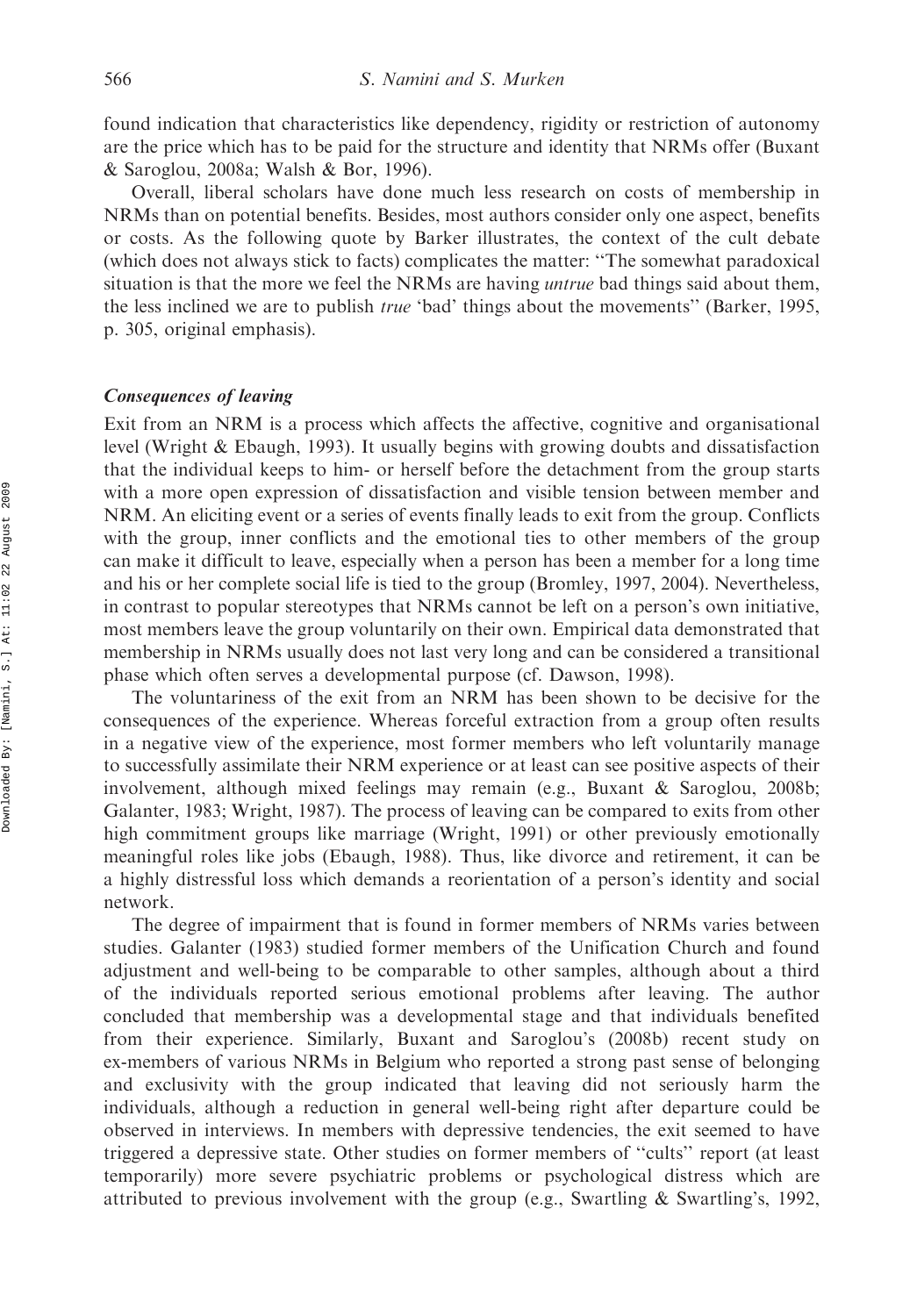research on ex-members of the Word of Life Bible School in Sweden; Malinoski, Langone, & Lynn's, 1999, American comparison study on former members of the International Church of Christ, former Catholics and inter-varsity Christian Fellowship graduates; see also Aronoff, Lynn, & Malinoski, 2000, for a review). However, Wright (1991) points out that post-involvement symptoms like anxiety, depression, guilt, loneliness, dissociated states and obsessive review do not have to result from harmful experiences in the NRM, but can as well be understood as a concomitant of the exit process similar to that in individuals that undergo a divorce.

Emotional problems that are reported by former members in the context of leaving usually decrease as a function of time (e.g., Galanter, 1983; Walsh, Russell, & Wells, 1995). According to Levine (1981, p. 537), ''a minimum of six months is estimated as necessary before an adequate readjustment can be made to the 'real' world, a genuine appreciation of its qualities, and a sense that the group is no longer a need or a threat.'' Wright (1991) concluded that restabilisation and reintegration were accomplished by 89% of his sample of defectors from Unification Church, Hare Krishna movement and Children of God/Family of Love within two years.

# Linking factors between involvement and psychosocial consequences

Critics of NRMs who warn of the harm that can arise from involvement with an NRM and liberal scholars who find potential ''therapeutic'' effects of membership alike have so far neglected the systematic study of potential linking factors between membership in an NRM and its effects. Most studies assume a causal relationship between psychological variables and membership in NRMs without examining the factors which are effective. The fact that certain characteristics are found in members of an NRM is prematurely taken as evidence that it must be the group which causes them. Some theoretical considerations on psychological and sociological aspects of (new) religious involvements which may lead to negative consequences of involvement have been listed by Murken (1997) and Barker (2003), but have not been systematically empirically studied so far.

Among the few authors who investigated specific aspects of NRM involvement that have potentially positive effects, Galanter (1989) must be mentioned. His theoretical and empirical observations point to the importance of belief (more precisely: finding comfort and closeness to God) and group cohesiveness as predictors of members' sense of wellbeing. The author emphasises the significance of close affiliation to the group as the central condition for the experience of relief from neurotic distress (relief effect). Murken (1998) suggested that findings from other research on religion and mental health should be applied in order to explain the association between membership in an NRM (as not being genuinely different from membership in other religions) and mental health. In his summary, he points at five functional aspects that can potentially explain the effects of religion: (a) the regulative function of religion with regard to health behaviour (e.g., the prohibition of drugs); (b) the significance of the community and social ties; (c) the development of cognitive coherence through a religious interpretation of situations; (d) self-esteem regulation as the individual mirrors him- or herself in the relationship to God and the community; (e) the coping advantage in highly distressing and borderline situations (e.g., answers in the face of death). In a similar vein, a negative relationship between religion and well-being can be explained by analogue aspects such as religiously justified behaviour detrimental to one's health (e.g., taking drugs, extensive fasting) or a negative, self-esteem diminishing God image with resulting fear of punishment.<sup>3</sup>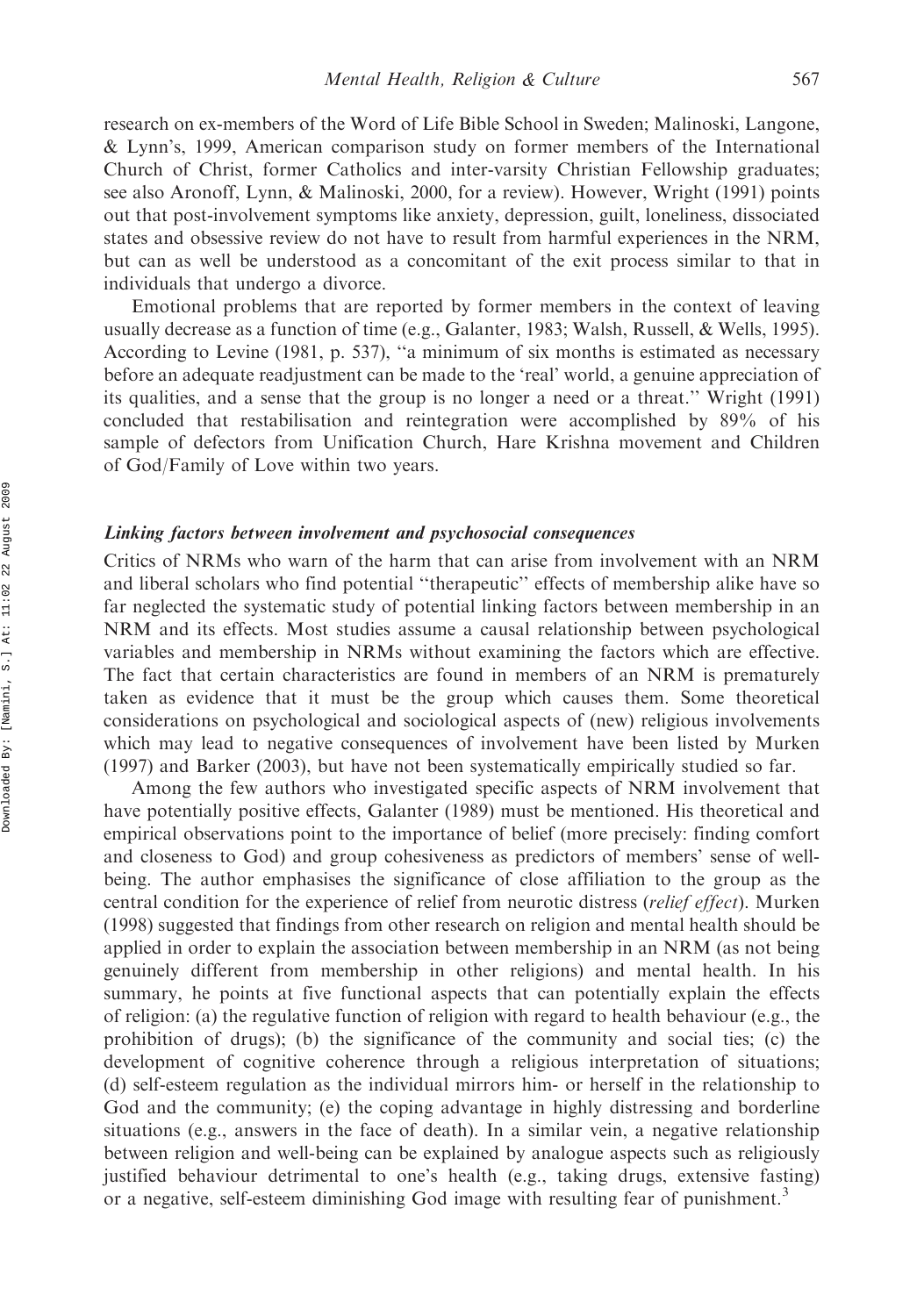# Present empirical study

The present empirical study was carried out in Germany and has to be understood in the context of this country's religious situation. In Germany, like in many other countries, NRMs, including the groups studied, are a ''fringe phenomenon'' (Schoen, 2001). Despite the persistent general changes in the religious field, the religious situation in Germany is still characterised by a great homogeneity. Of the 69% of the population that belong to a religious group, more than 89% adhere to either the Lutheran or the Roman-Catholic Church, another 5.8% to Islam and 2.5% belong to one of the Orthodox Churches. Less than 2% of the German population belong to another religion, including NRMs. At least formally, membership is still traditionally passed on by most parents as they let their children be baptised by ''their'' church. In contrast to the United States, religious pluralism and a free choice or change of religion during one's lifetime is still uncommon. Hence, membership in NRMs is watched with suspicion and the ''sect debate'' has been especially vehement. In the 1990s, widespread public concern and serious accusations against various NRMs that are perceived to be fundamentally different from the two major Christian churches and other world religions finally led to the appointment of a governmental commission on ''So-called Sects and Psychogroups,'' which investigated the topic from 1996 to 1998. In its final report, it came to the conclusion that new religious and ideological movements are no threat for society as a whole. On the individual level an (often only temporary) commitment ''can involve considerable problems and risks; however, the (potential) gains for the individual and for society must also be borne in mind'' (Deutscher Bundestag Referat Öffentlichkeitsarbeit, 1998, p. 282). Moreover, the commission observed a considerable lack of research on NRMs in Germany.

Thus, in order to remedy the empirical deficiency, a large multi-method, longitudinal research project (which the present study is part of) was implemented to investigate psychosocial motives and consequences of joining an NRM in Germany. The purpose of this study is to enhance the psychological understanding of well-being and mental health in different stages of the process of adult voluntary membership in an NRM without prior socialisation in the group. The stability or change of well-being and mental health is longitudinally studied; the investigation includes the period before getting involved with the NRM (retrospective data), the time of remaining in the group chosen and after leaving it. In addition, this study examines which aspects of the experience are related to well-being and mental health during involvement with the group.

From the findings and assumptions reported above, the following hypotheses were deduced:

- (1) Well-being prior to closer contact with an NRM is lower than in the general population and lower than at a later time of involvement (indication of crisis).
- (2) Well-being and mental health scores of individuals who are involved with an NRM are comparable to scores of other groups of the general population.
- (3) Well-being and mental health of individuals who are involved with an NRM remain stable over time.
- (4) Well-being and mental health of individuals who leave an NRM decrease.
- (5) Well-being and mental health during involvement with an NRM are positively related to the beneficial aspects and negatively related to costly aspects of involvement.

Due to its research design, the present study extends earlier research in several ways. First, in contrast to the mixed samples of socialised and converted members which were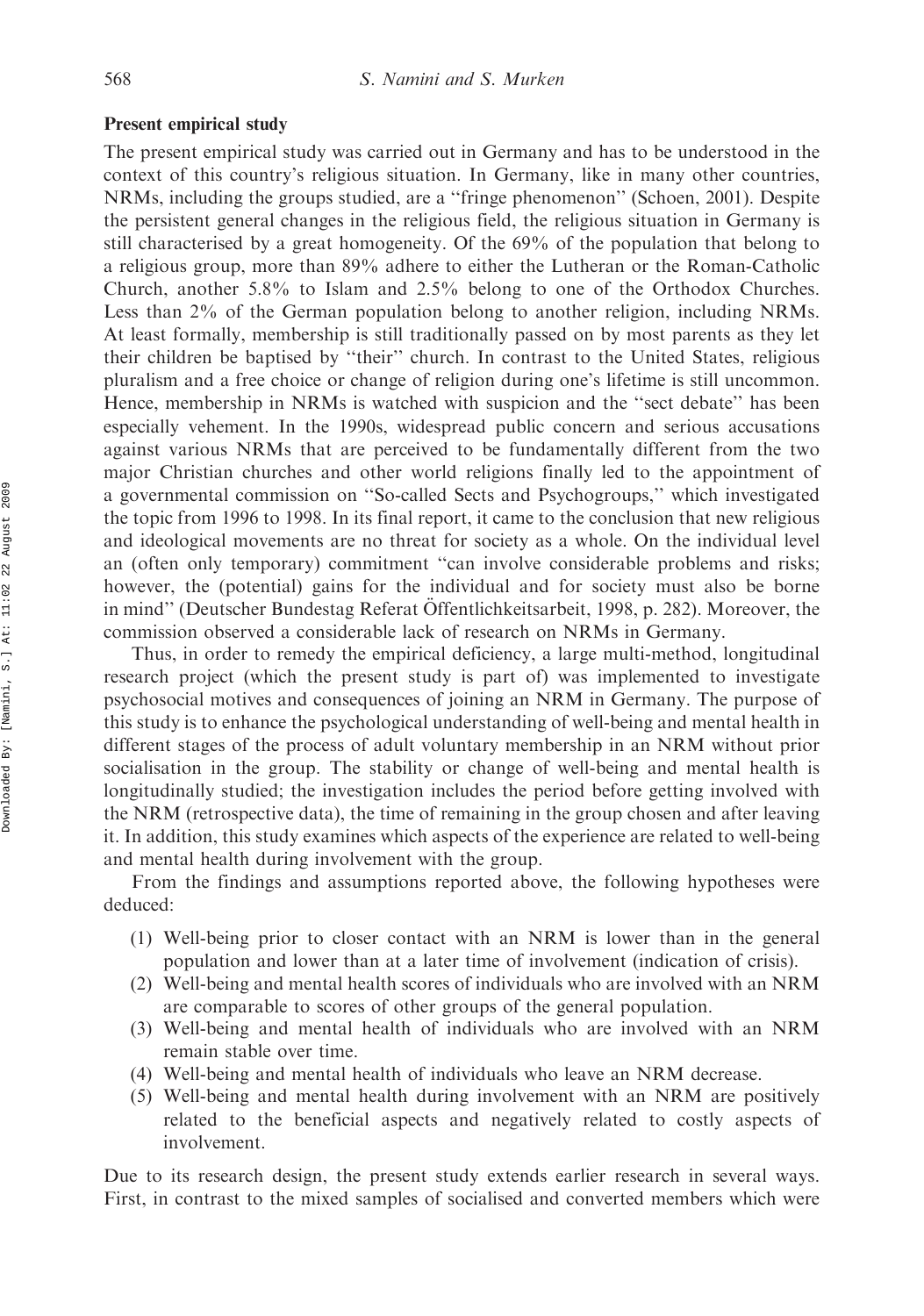used in other studies (e.g., Buxant & Saroglou, 2008a), it focuses exclusively on persons who got involved with an NRM as adults without having been socialised in the group. This restriction seemed necessary as socialised and converted members of NRMs can be assumed to be in a very different situation (e.g., individuals who grew up in an NRM do not have an external frame of reference and choice that is available to adult members who have grown up outside the group). Second, the study applies a longitudinal instead of a cross-sectional design. This implies the possibility to study individuals who leave the groups close to the point of their departure (instead of many years later as other studies are forced to do; e.g., Walsh et al., 1995, report that on average study participants had left the groups 8.5 years ago). Third, in contrast to previous studies, beneficial and costly aspects of involvement are directly operationalised and not just inferred from belongingness to a certain group. NRMs are understood as one form of religion that is not fundamentally different from other religions, but mainly differs from other religions with regard to date of origin and societal reactions. Thus, potential beneficial and costly aspects were included in this study which the psychology of religion has shown to be related to well-being: existential coherence and meaning, closeness or attachment to God, satisfaction with community as indicator of religious support and inter-personal and inner psychic conflict (see Hill & Pargament, 2003, for an overview). Both beneficial and costly aspects of involvement were considered in order to reach a balanced understanding of the phenomenon.

#### Method

# Participants and procedure

As already mentioned, the present study is part of a larger longitudinal research project. Participants were individuals who, at the first point of analysis, showed a recent interest or were new members in one of three NRMs in Germany – a Pentecostal parish within the Federation of Pentecostal Churches (FPC), the New Apostolic Church (NAC) or Jehovah's Witnesses  $JW$  in Germany.<sup>4</sup> In order to ensure that the individuals had their first contact as recently as possible, only persons who, at the first time of analysis, had been affiliated with the group no longer than two years after their baptism or sealing<sup>5</sup> and had not been brought up in the group were eligible for participation in the study. This criterion was intended to minimise recollection errors, especially with regard to the time before the first contact with the group.

In order to find individuals who met our criteria and would be willing to participate repeatedly in our research, we needed the support of the religious groups. After consultations with the NRMs' leading bodies, the groups actively supported the recruitment process by: (a) encouraging worshippers to participate at the end of Sunday services (FPC); (b) sending letters to all potential respondents within a certain geographical area (NAC) or (c) personally asking potential participants (JW). All individuals who indicated interest were phoned and informed separately by researchers before they decided whether or not to participate. Those who agreed were administered questionnaires and structured interviews at least once  $(t_1$ : March to June 2003). Before a second, third and fourth data collection  $(t_2$ : November 2003 to January 2004;  $t_3$ : May to August 2004;  $t_4$ : May to July 2006) all individuals – irrespective of their remaining in the NRM or leaving it – were contacted to ensure willingness to continue with the study before questionnaires were sent out or personal interviews were conducted. Individuals received monetary reimbursement for participation. The NRMs' leading bodies did not get any notice of the participants' identities.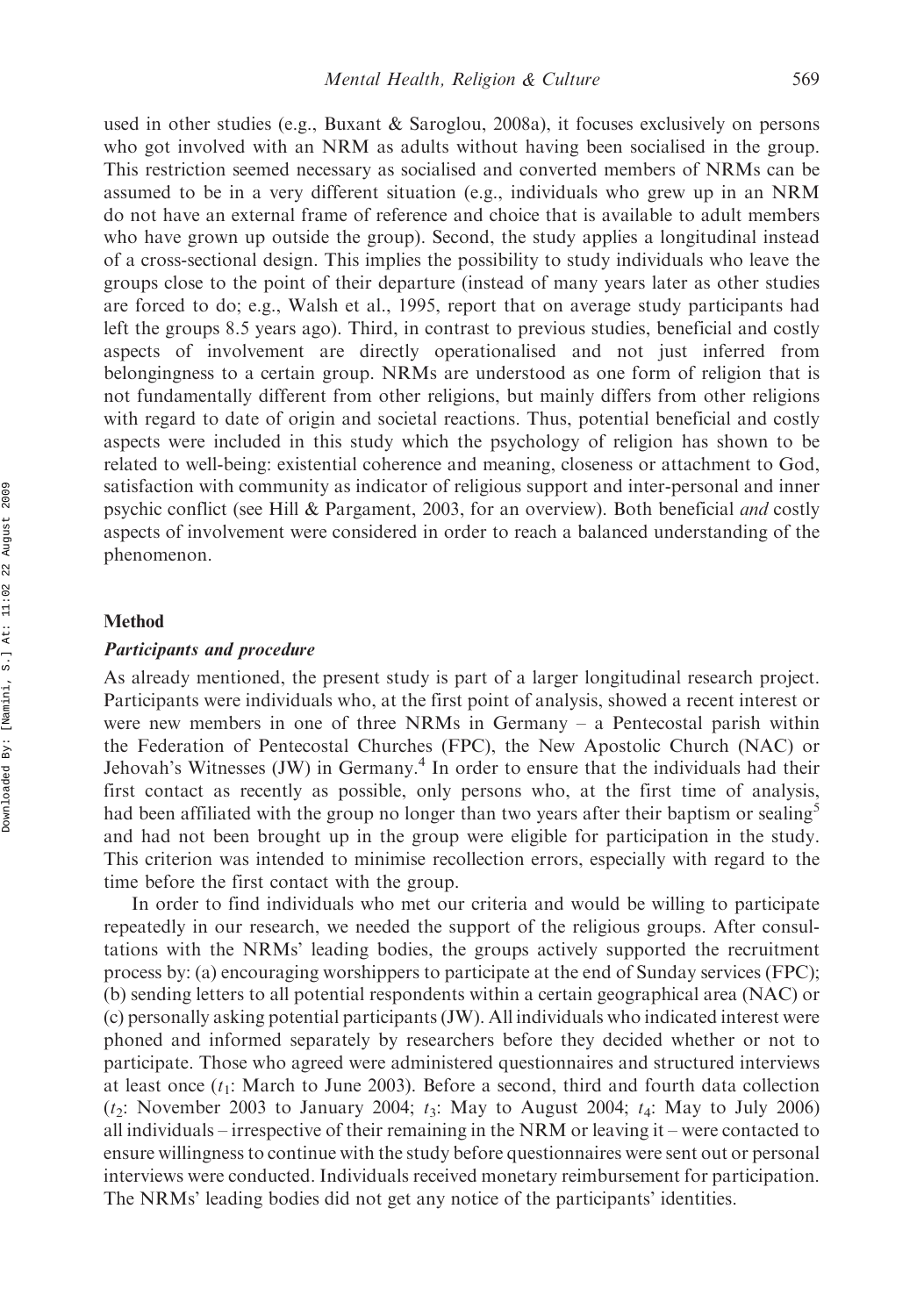A sample of 71 individuals was recruited altogether at  $t_1$  (FPC:  $n = 21$ ; NAC:  $n = 28$ ; JW:  $n = 22$ ) of which 83% ( $n = 59$ ) participated over the whole time period from  $t_1$  to  $t_4$ . Two sub-samples were considered in this study:

- (a) Stayers: Fifty study participants completed the whole research project and remained in the NRM in which they were involved at  $t_1$  (FPC:  $n = 6$ ; NAC:  $n = 23$ ; JW:  $n = 21$ ). At  $t_1$  76% ( $n = 38$ ) were already baptised or sealed in the NRM, and eight more were baptised in the course of the study; at  $t_1$  the time that had elapsed since baptising or sealing was 1.07 years  $(SD = 0.55)$  on average. Mean time of contact with the group was 5.02 years ( $SD = 4.53$ ). The age of respondents ranged from 18 to 66 years  $(M = 40.89, SD = 12.15)$ . Sixty-four percent  $(n = 32)$  were women; 70%  $(n = 35)$  had a partner.
- (b) Leavers: Nine study participants left the  $t_1$ -NRM during the course of the research and could be interviewed at least once after their exit from the group. All belonged to the Pentecostal group and left on their own initiative (one person who had to leave the parish because he moved away, was not included in this sub-sample). At  $t_1$  three individuals were already baptised in the parish, and two more were baptised during the course of the study; at  $t_1$  mean time since baptism was 0.70 years ( $SD = 0.57$ ). The average time of contact with the group was 1.06 years  $(SD = 0.51)$ . The age of respondents ranged from 20 to 53 years ( $M = 39.28$ ,  $SD = 9.92$ ); six were women. Six participants had a partner.<sup>6</sup>

# Measures

## Life satisfaction

Respondents' current overall life satisfaction at all measurement points  $(t_1, t_2, t_3, t_4)$ was assessed by the item ''How satisfied would you say you are currently, all in all, with your life?'' Participants were asked to respond to this statement on an 11-point scale with the anchors totally dissatisfied (0) and totally satisfied (10) (Wohlfahrtssurvey, 1998). In addition, at  $t_1$  participants were asked to retrospectively assess their life satisfaction before first closer contact with the group with a slightly modified phrase (''When you think of the year before you came into closer contact with your faith community: How satisfied would you say you were at that time, all in all, with your life?''). Since the question on current life satisfaction was part of the German Welfare Survey 1998, comparison data from a representative sample of the West German population was available (Schöb, 2001).

# Anxiety and depression

The German version of the Hospital Anxiety and Depression Scale (Herrmann, Buss, & Snaith, 1995) was used to assess anxiety and depression at all points of measurement. The two sub-scales consist of seven items each, and responses are made on a 4-point scale ranging from 0 (the symptom is absent) to 3 (the symptom is very severe). Sum scores range from 0 to 21 with higher scores indicating greater impairment. In this research project, Cronbach's alphas for the two sub-scales were 0.78 for depression and 0.81 for anxiety  $(N<sub>t1</sub> = 71)$ . The test manual gives depression and anxiety means of a general healthy control group (Herrmann et al., 1995) which were used as comparison data.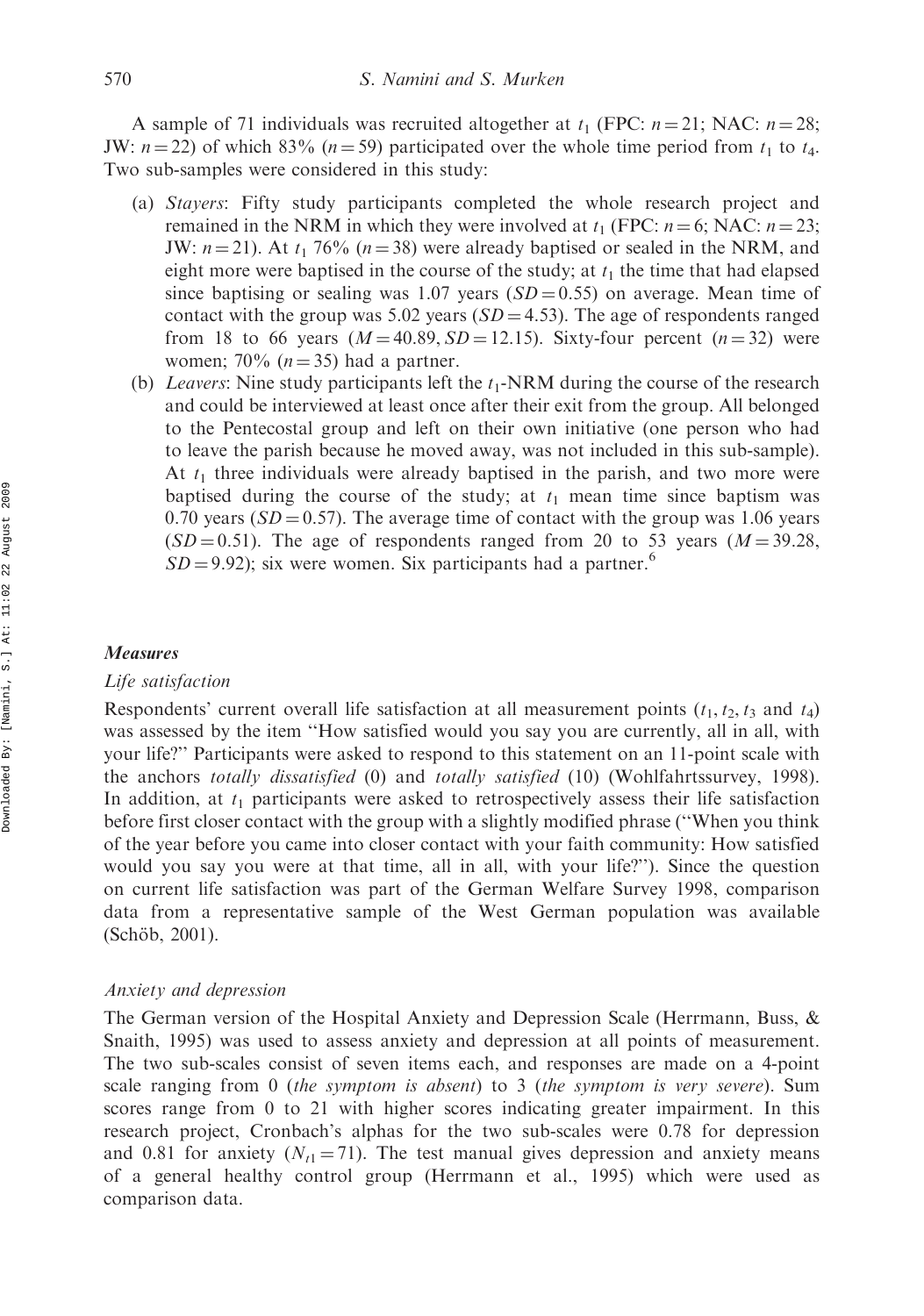# Religious sense of coherence

In order to assess the sense of coherence (cf. Antonovsky, 1987) participants get from their religiosity, three items were developed in the context of this project: ''My faith gives me the trust that there are and will be answers to all questions in my life'' (comprehensibility); ''My faith gives me the trust that I can accept all current and future occurrences and experiences as challenges or that I at least can somehow handle them'' (manageability); ''My faith gives me the trust that it is worthwhile to continue my efforts and commitment even in the most difficult situations'' (meaning). Participants were asked to indicate on a 5-step Likert scale, ranging from *not at all*  $(1)$  to *very much*  $(5)$ , how much they agreed with each paragraph. A total religious sense of coherence score was computed by averaging the item scores. Cronbach's alpha was 0.68 ( $N<sub>tl</sub> = 71$ ) which can be considered satisfactory in view of the scale's shortness.

#### Secure attachment to God

Following Kirkpatrick and Shaver's (1990) approach, attachment to God was modelled on a parental attachment measure. Hazan's (1990, as cited in Granqvist & Kirkpatrick, 2004, p. 232) revised self-report attachment history measure was modified to measure attachment to God. Respondents were asked how much they agreed with the following prototypical description of a secure attachment to God on a 5-point scale with the poles not at all  $(1)$  to very much  $(5)$ : "I experience God's relationship with me as loving. I know that he backs me when I need his help.''

#### Satisfaction with community

In order to assess how much at home study participants felt in their religious community, an earlier version of the scale ''Parish as a social resource'' from Huber's Structureof-Religiosity-Test (Huber, 2003, 2006) was used. It consists of five items regarding the aspects feeling secure in the parish; meeting with refusals (reverse); finding support; feeling abandoned (reverse); and having people to talk to about problems. Participants were asked to indicate on a 5-step Likert scale, ranging from *not at all* (1) to *very much* (5), how much they agreed with each paragraph. In this study, Cronbach's alpha was 0.75  $(N_{t1} = 71)$ .

## Conflict with the environment

In order to assess whether an individual's affiliation with the NRM lead to conflicts with his or her environment, respondents were asked the following question: ''Sometimes it is difficult to reconcile one's faith or affiliation with one's religious community with other areas of life. This can lead to conflicts. What about your life? – How often do you experience conflicts because of your faith in the area of...? (1) job, (2) family/friends, (3) leisure time.'' Answers could be given on a 5-point Likert scale, ranging from 1 (never) to 5 (very often). A mean score was computed to assess mean conflict with the environment.

# Bad conscience

As an indicator of inner psychic conflict caused by the affiliation to the NRM, the item ''It often happens that I have a bad conscience when I disregard principles of faith'' was included in a list of religious conflict and religious resources items. Participants indicated their agreement with the item on a 5-step scale with the poles 1 (not at all) and 5 (very much).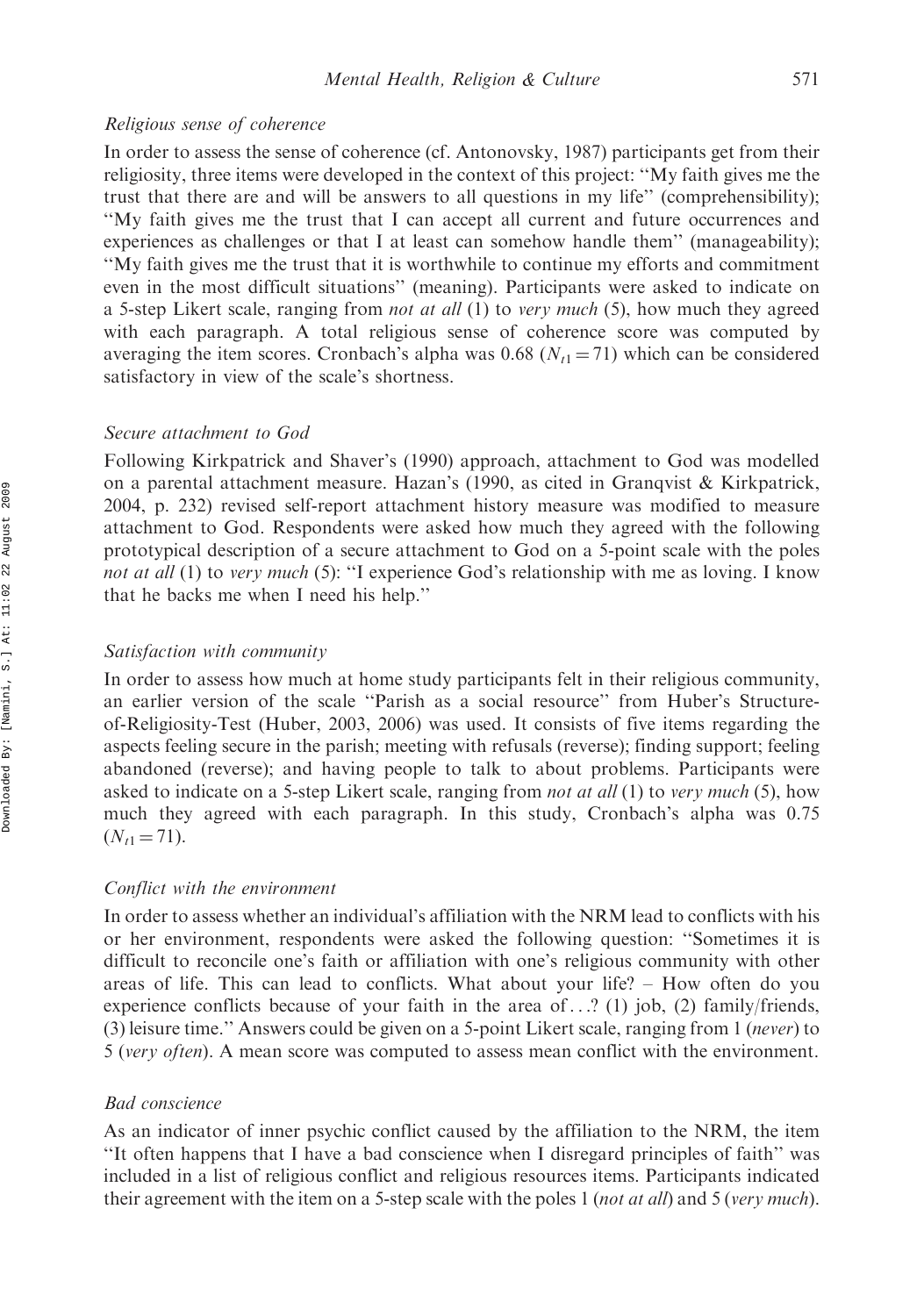With one exception, all items were put together in self-administered questionnaires. The retrospective item on life satisfaction in the year before first closer contact with the NRM was part of a highly structured interview at the first point of measurement.

# Analysis

Computations were conducted with the statistical software SPSS for Windows 14.0. An alpha significance level of at least  $p<0.05$  was used for all analyses; findings with  $p < 0.10$  are reported as trends.

# **Results**

# Comparison of stayers and leavers

In order to check whether stayers and leavers differed systematically on the outcome variables, *t*-tests were computed for the data collected at  $t_1$  (the only data that were available for the individuals of both sub-groups). No significant differences between the groups were found for current life satisfaction, depression and anxiety at  $t_1$ . However, a significant difference with a large effect size was found for retrospective life satisfaction in the year before first closer contact with the NRM  $(t[56] = 2.38, p = 0.021, d = 0.86)$ : Leavers scored considerably lower than stayers (see also Table 1).

|                          |           |                                              |                                  | Point in time                   |                                                   |                                   |                            |
|--------------------------|-----------|----------------------------------------------|----------------------------------|---------------------------------|---------------------------------------------------|-----------------------------------|----------------------------|
|                          | N         | Year before<br>contact <sup>a</sup><br>M(SD) | During<br>$contact-t_1$<br>M(SD) | During<br>$contact-t2$<br>M(SD) | During<br>$contact-t_3$<br>M(SD)                  | During<br>contact- $t_4$<br>M(SD) | Comparison<br>value<br>(M) |
| <i>Stayers</i>           |           |                                              |                                  |                                 |                                                   |                                   |                            |
| Life<br>satisfaction     |           | $46-50$ 5.31 (2.79) 7.79 (1.46) 7.77 (1.31)  |                                  |                                 | 7.82 (1.50)                                       | 8.00 (1.27)                       | $7.7^{b}$                  |
| Depression<br>$(HADS-D)$ | $49 - 50$ |                                              |                                  |                                 | $2.62(2.52)$ $2.55(2.55)$ $2.56(2.57)$            | 2.00(1.74)                        | $3.4^\circ$                |
| Anxiety<br>$(HADS-D)$    | $49 - 50$ |                                              |                                  |                                 | 4.38 $(2.92)$ 5.31 $(3.00)$ 4.66 $(2.68)$         | 4.08(2.96)                        | 5.8 <sup>d</sup>           |
| Leavers                  |           |                                              |                                  |                                 | After exit from the parish <sup>e</sup> , $M(SD)$ |                                   |                            |
| Life<br>satisfaction     | 9         | $2.89(2.85)$ $7.00(1.80)$                    |                                  |                                 | 6.78(2.59)                                        |                                   | $7.7^{b}$                  |
| Depression<br>$(HADS-D)$ | 9         |                                              | 4.22(4.66)                       |                                 | 6.33(6.67)                                        |                                   | $3.4^\circ$                |
| Anxiety<br>$(HADS-D)$    | 9         |                                              | 6.22(4.89)                       |                                 | 6.44(6.58)                                        |                                   | 5.8 <sup>d</sup>           |

Table 1. Means and standard deviations of outcome variables for stayers and leavers at different points in time plus comparison values.

Notes: <sup>a</sup>Retrospective measurement at  $t_1$ .<br>bRepresentative sample of the West Germ

<sup>b</sup>Representative sample of the West German population 1998 ( $N = 1922$ ; Schöb, 2001, p. 11–19).

General healthy control group (test manual, Herrmann et al., 1995, p. 21).

<sup>d</sup>General healthy control group (test manual, Herrmann et al., 1995, p. 21).

e As study participants left the Pentecostal parish at different times, the next point of measurement after exit for which data are available was used for each individual. Thus, time between leaving the parish and point of measurement after exit ranges from 0.41 to 1.48 years ( $M = 0.78$ ,  $SD = 0.40$ ).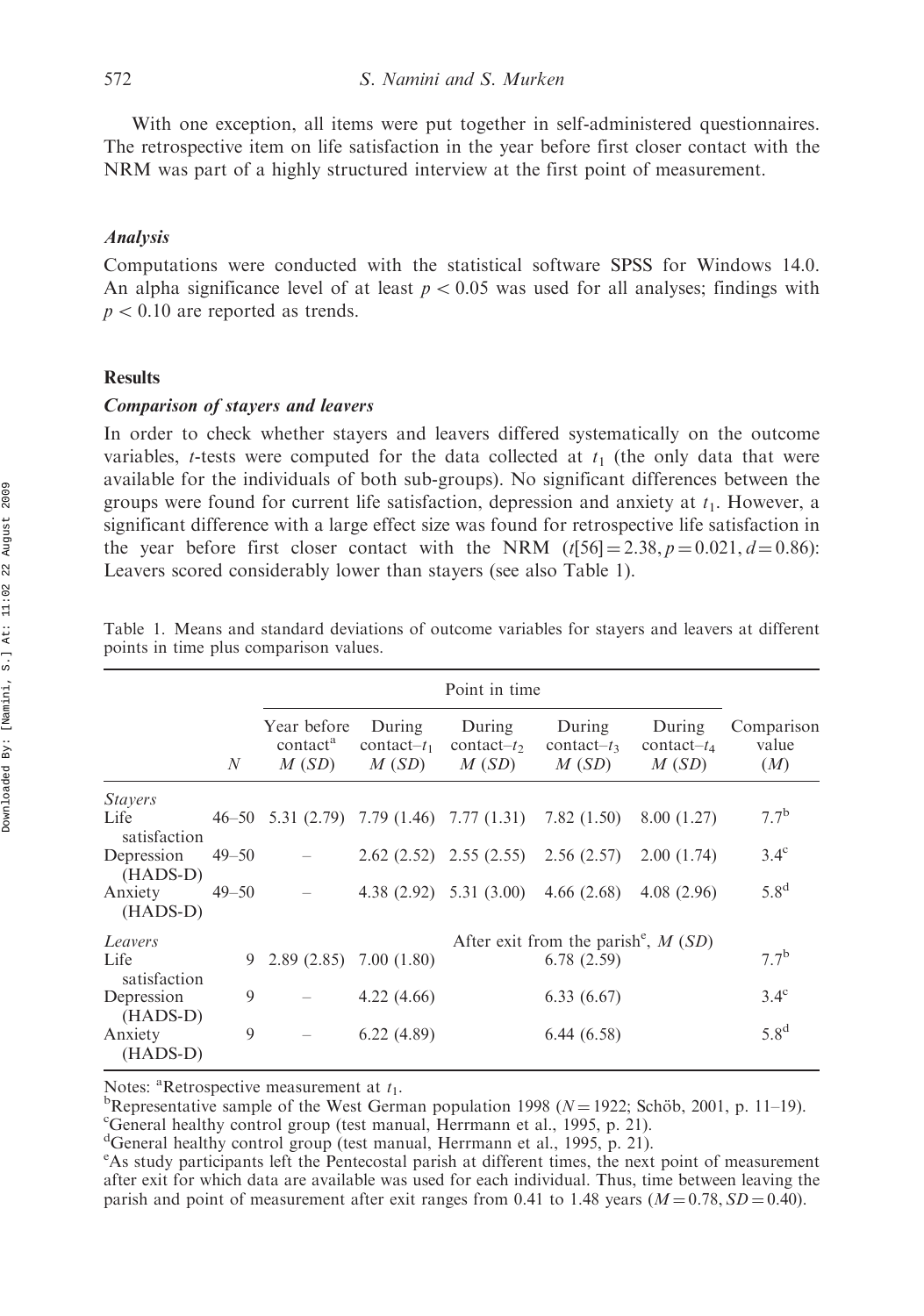# Changes in life satisfaction and mental health: stayers

In order to assess whether retrospectively reported life satisfaction in the year before closer contact with the group scores indicated a phase of crisis prior to joining the NRM, they were compared to the mean life satisfaction which was reported by a representative sample of the West German population in 1998 (Schöb, 2001). T-tests for one sample showed that the mean life satisfaction that stayers retrospectively reported for the year before first contact was significantly lower than the mean score of the comparison group from the population with the effect size being large  $(t[48] = -6.00, p = 0.000, d = 0.86)$ . In contrast, the comparisons of current life satisfaction at  $t_1$ ,  $t_2$ ,  $t_3$  and  $t_4$  with the mean score for the representative sample yielded that the groups no longer differed significantly. Similarly, t-tests for one sample were computed to examine whether stayers differed significantly from a general healthy control group (Herrmann et al., 1995) on depression and anxiety. At all measurement points, stayers scored significantly lower on depression than the control group  $(t_{t1}[49] = -2.19, p = 0.034, d = 0.31; t_{t2}[48] = -2.33, p = 0.024, d = 0.33;$  $t_{t3}[49] = -2.31, p = 0.025, d = 0.33; t_{t4}[48] = -5.62, p = 0.000, d = 0.80$ . Analyses yielded a similar result for anxiety  $(t_{t1}[49] = -3.44, p = 0.001, d = 0.49; t_{t2}: ns; t_{t3}[49] = -3.01, p =$ 0.004,  $d = 0.43$ ;  $t_{14}[48] = -4.07$ ,  $p = 0.000$ ,  $d = 0.58$ ). With two exceptions (depression and anxiety at  $t_4$ ) all effect sizes were small.

In order to test whether life satisfaction and mental health changed over time, repeated measures ANOVAS with Greenhouse–Geisser corrections were computed. For life satisfaction, the analysis yielded a highly significant result and a large effect size  $(F[2.16] = 26.75, p = 0.000, \eta^2 = 0.40)$ . Bonferroni pairwise comparisons revealed that retrospective life satisfaction in the year before contact was significantly lower than current life satisfaction at  $t_1$ ,  $t_2$ ,  $t_3$  and  $t_4$  ( $p=0.000$ ) each, whereas no significant differences were found between current life satisfaction scores at the four points of measurement (for an illustration, see Figure 1). Similarly, depression scores at  $t_1$ ,  $t_2$ ,  $t_3$  and



Figure 1. Development of life satisfaction among stayers from the year before first contact with the NRM (retrospective) until  $t_4$ . (The dashed line indicates the comparison value from the 1998 representative German Welfare Survey sample.)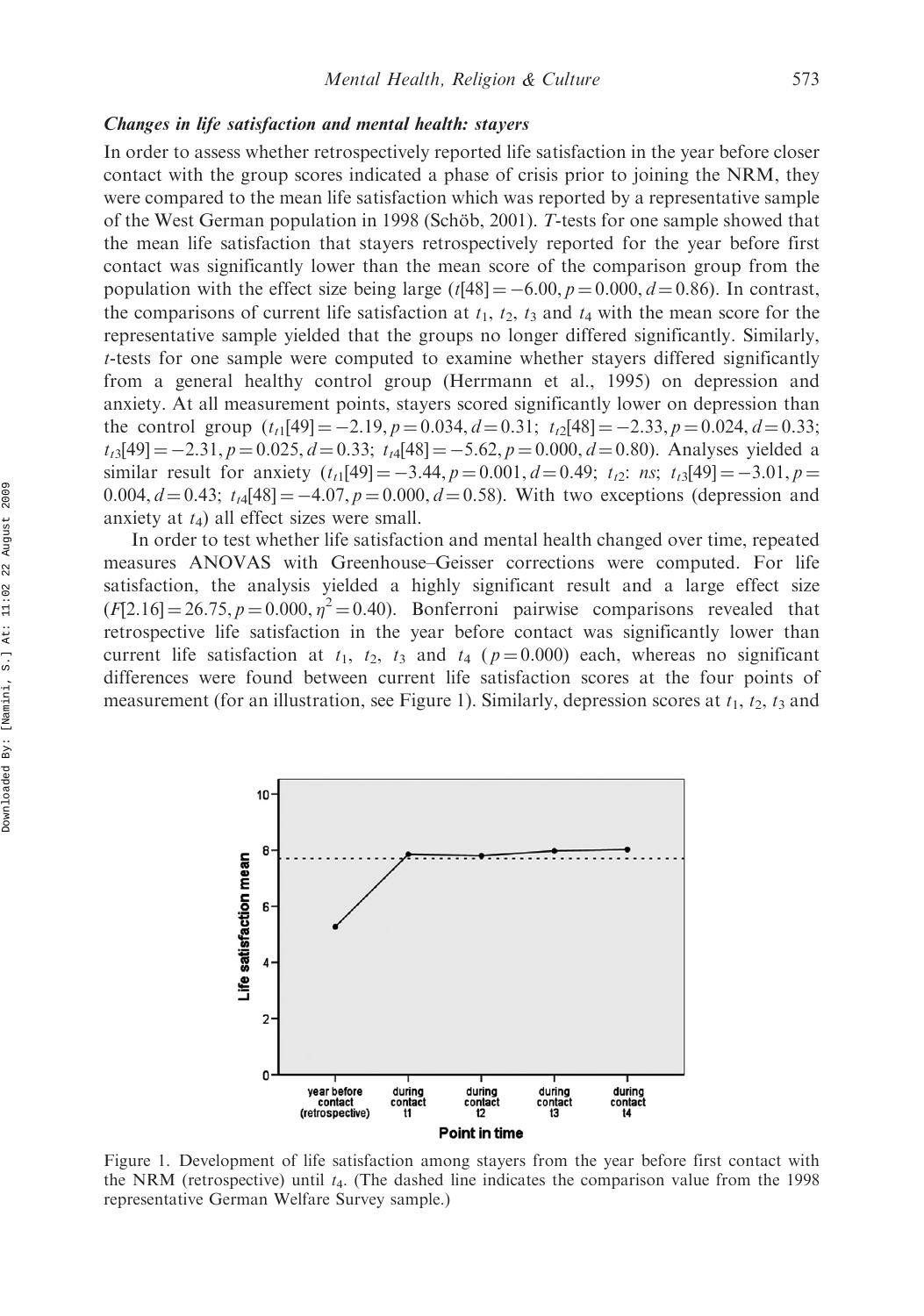$t_4$  did not differ significantly. For anxiety, a repeated measures ANOVA yielded a significant difference between the four time points and a medium effect size  $(F[2.67] = 4.54, p = 0.006, \eta^2 = 0.09)$  with Bonferroni pairwise comparisons showing a significant difference between the scores at  $t_2$  and  $t_4$  ( $p = 0.018$ ).

#### Changes in life satisfaction and mental health: leavers

Results for leavers were consistent to a large extent with the results for stayers. T-tests for one sample indicated that retrospective life satisfaction in the year before contact with the NRM was significantly lower than the mean score of the representative sample from the general population with the effect size being large  $(t[8] = -5.07, p = 0.001, d = 1.69)$ . Mean life satisfaction at  $t_1$  and after leaving did not differ significantly from the mean of the representative sample, although the leavers' mean score remained below the mean of the general population. Similarly, leavers did not differ significantly from a general healthy control group on depression and anxiety, although the leavers' mean was somewhat higher.

As for stayers, repeated measures ANOVAS with Greenhouse–Geisser corrections for leavers yielded a highly significant result and a large effect size for life satisfaction  $[F[1.90] = 21.92, p = 0.000, \eta^2 = 0.73)$ . Bonferroni pairwise comparisons again showed that retrospective life satisfaction in the year before contact was significantly lower than current life satisfaction when in contact with the NRM at  $t_1$  ( $p = 0.001$ ) as well as life satisfaction after having left the group ( $p = 0.003$ ), whereas the difference between life satisfaction at  $t_1$ and life satisfaction after exit was not significant (cf. Figure 2). Paired samples  $t$ -tests comparing anxiety at  $t_1$  and after having left the group also showed no significant difference between the scores. For depression, the *t*-test yielded a trend ( $t[8] =$  $-1.90, p = 0.094$ ), indicating an increase of depression after exit.



Figure 2. Development of life satisfaction among leavers from the year before first contact with the NRM (retrospective) until after exit. (The dashed line indicates the comparison value from the 1998 representative German Welfare Survey sample.)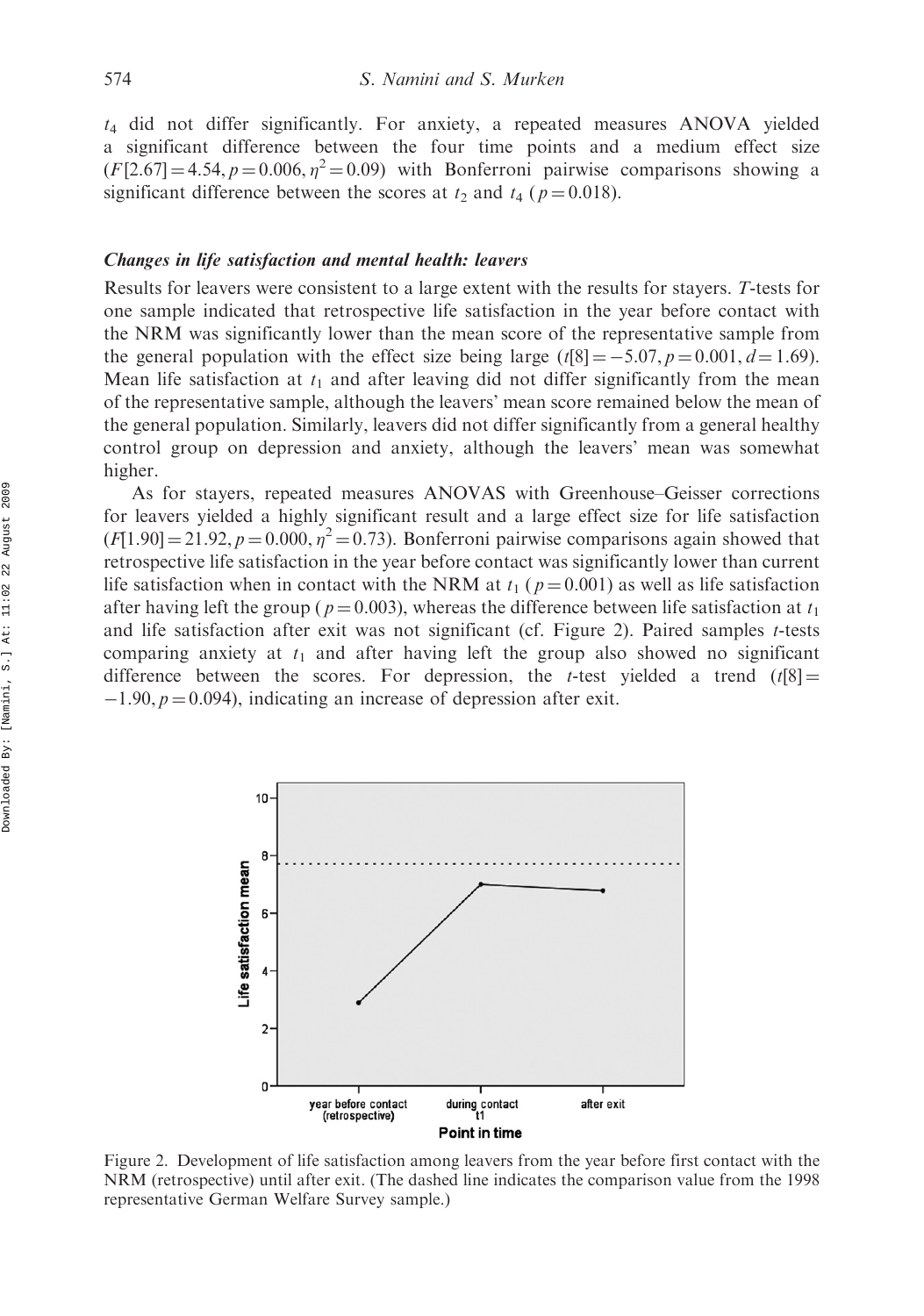# Association between beneficial and costly aspects of involvement and outcome measures (stayers)

Table 2 shows correlations between different beneficial (religious sense of coherence, secure attachment to God and satisfaction with community) and costly aspects of religion (conflicts with environment and bad conscience), respectively at  $t_1$  and outcome measures (life satisfaction, depression and anxiety) at all time points. Beneficial and costly aspects did not correlate significantly with life satisfaction; just one trend was found  $-$  a positive correlation between secure attachment to God at  $t_1$  and current life satisfaction at  $t_2$ . However, analyses yielded a number of significant correlations and trends between mental health measures and religious benefits and costs. All correlations were small to moderate and showed a uniform pattern: that is, a positive association between religious resources and mental health and a negative association between religious conflicts and mental health, respectively. Religious sense of coherence and secure attachment to God at  $t_1$ correlated negatively with depression and/or anxiety at  $t_1$ ,  $t_3$  and  $t_4$ . Satisfaction with community at  $t_1$  was negatively related to depression at  $t_1$ ,  $t_2$  and  $t_3$ . Furthermore, it tended to be negatively correlated with anxiety at  $t_2$  (trend). Higher conflict with the environment at  $t_1$  significantly correlated with higher anxiety at  $t_1$ ,  $t_3$  and  $t_4$  as well as depression at  $t_4$ . Hardly any association was found between bad conscience at  $t_1$  and mental health measures. Analyses yielded just one positive correlation between bad conscience and anxiety at  $t_1$  and a trend for a relation to anxiety at  $t_2$ .

#### **Discussion**

This empirical study longitudinally investigated well-being (life satisfaction) and mental health (depression and anxiety) in individuals who became involved with a Pentecostal parish, the New Apostolic Church or Jehovah's Witnesses. In agreement with our hypotheses and earlier findings of primarily cross-sectional studies cited above, the data indicate that individuals experienced reduced well-being prior to joining the NRMs and that there is an increase in well-being as they become involved with the groups. Well-being and mental health during involvement with the groups proved to be relatively stable and comparable to that of other groups from the general population over the course of three years. Thus, the potentially stabilising effect of affiliation seems to be lasting.

Positive effects of involvement in the NRMs studied can be explained by features of the three groups which – to varying degrees and in specific ways – offer social contact, direction for life and assistance with daily matters along with religious faith and practice (cf. Murken & Namini, 2004b). Although some authors have concluded that belonging to Pentecostal churches and Jehovah's Witnesses is detrimental to members' mental health (cf. Bergman, 1996; Saliba, 1993), other research on the movements does not support these conclusions. Studies on Pentecostalism point to potentially positive aspects of involvement like mood-lifting effects of Pentecostal music and emotional release during religious practice (e.g., Gritzmacher, Bolton, & Dana, 1988; Miller & Strongman, 2002). For Jehovah's Witnesses, Besier and Besier (2001) found that most members who participated in a survey in Germany reported that they did not experience any negative effects of membership, but that becoming acquainted with the group helped them to cope with a diversity of problems. Ellison's (1991) American research also showed a rather positive association of involvement with Jehovah's Witnesses and well-being.<sup>7</sup>

However, the assumption that well-being and mental health during contact with an NRM is associated with the beneficial and costly aspects of involvement included in this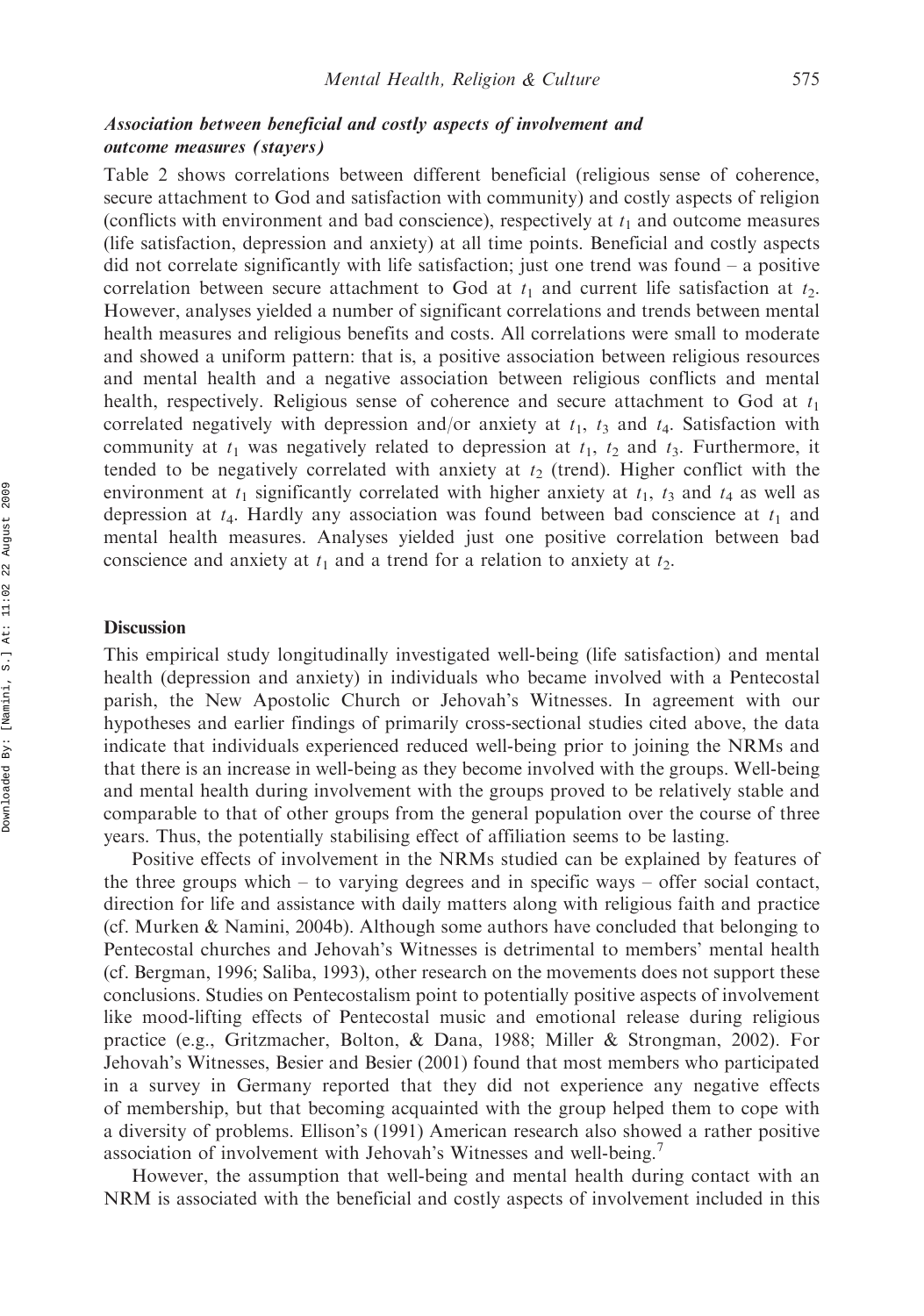|                                                                                        |          |                                                                                                                                               |           |          | $\overline{c}$     |              |          | $\mathcal{L}_3$    |              |          | $\overline{u}$     |           |
|----------------------------------------------------------------------------------------|----------|-----------------------------------------------------------------------------------------------------------------------------------------------|-----------|----------|--------------------|--------------|----------|--------------------|--------------|----------|--------------------|-----------|
|                                                                                        |          | satisfaction (HADS-D) (HADS-D) satisfaction (HADS-D) satisfaction (HADS-D) (HADS-D) satisfaction (HADS-D) (HADS-D)<br>Life Depression Anxiety |           | Life     | Depression Anxiety |              | Life     | Depression Anxiety |              | Life     | Depression Anxiety |           |
| Religious sense                                                                        | 0.138    | $-0.458**$                                                                                                                                    | $-0.321*$ | 0.125    | $-0.206$           | $-0.185$     | 0.181    | $-0.346*$          | $-0.273^{x}$ | $-0.043$ | $-0.214$           | $-0.283*$ |
| of coherence at $t_1$<br>Secure attachment                                             | 0.015    | $-0.417**$                                                                                                                                    | $-0.315*$ | $0.260*$ | $-0.092$           | $-0.193$     | 0.226    | $-0.371**$         | $-0.337*$    | $-0.110$ | $-0.274^{x}$       | $-0.353*$ |
| Satisfaction with<br>to God at $t_1$                                                   | 0.001    | $-0.311*$                                                                                                                                     | $-0.212$  | 0.198    | $-0.411**$         | $-0.249^{x}$ | 0.182    | $-0.295*$          | $-0.235$     | $-0.150$ | $-0.117$           | $-0.206$  |
| community at $t_1$<br>Conflict with the                                                | $-0.014$ | 0.205                                                                                                                                         | $0.390**$ | $-0.244$ | 0.058              | 0.174        | $-0.191$ | 0.166              | $0.297*$     | $-0.058$ | $0.312*$           | $0.332*$  |
| Bad conscience at t <sub>1</sub><br>environment at t <sub>1</sub>                      | $-0.139$ | 0.052                                                                                                                                         | $0.294*$  | $-0.060$ | $-0.142$           | $0.242^{x}$  | $-0.125$ | $-0.102$           | 0.189        | $-0.137$ | 0.028              | 0.228     |
| **Correlation is significant at the 0.01 level (two-tailed).<br>Notes: $N = 43 - 50$ . |          |                                                                                                                                               |           |          |                    |              |          |                    |              |          |                    |           |

| ï<br>ì<br>i                                |
|--------------------------------------------|
| İ                                          |
| į<br>i                                     |
| ١                                          |
| ļ                                          |
|                                            |
| ł                                          |
| $\ddot{\cdot}$                             |
|                                            |
|                                            |
| ž<br>I                                     |
| i                                          |
| CIIMAC                                     |
|                                            |
| --------<br>i.an                           |
| Ş                                          |
| 1                                          |
| C.C.LO<br>ì<br>i                           |
| š                                          |
| $\frac{1}{2}$                              |
| j<br>ţ                                     |
| ¢<br>į                                     |
|                                            |
| š                                          |
| I                                          |
| į.<br>$\frac{1}{2}$                        |
|                                            |
| ċ<br>ζ                                     |
| $\sim$<br>í                                |
| Σă                                         |
|                                            |
| Ï                                          |
| $\frac{1}{2}$                              |
| ì<br>ţ                                     |
| i<br>١                                     |
|                                            |
| $\frac{1}{2}$<br>$\frac{1}{\epsilon}$<br>í |
| $\ddot{\zeta}$<br>١                        |
| j<br>ł                                     |
| ì<br>į                                     |
|                                            |
| l                                          |
| ï                                          |
| ļ                                          |
| Ś<br>١                                     |
|                                            |
| <b>DEC VIA</b>                             |
| $2 + 7$                                    |
| j<br>Ś                                     |
| ţ                                          |
| ĉ<br>Í                                     |
| ֖֖֦֦֦֦֦֪֪֪ׅ֦֪ׅ֖֪֪֪֦֪֪֦֚֚֚֚֚֚֚֚֡֝֬֝֬֝֬֝֓֬֝֬ |
| ä                                          |
| į<br>i                                     |
| Ì<br>١                                     |
|                                            |
| i<br>ť                                     |
| ble                                        |
| $\overline{\mathbf{a}}$                    |
| ŀ                                          |

\*Correlation is significant at the 0.05 level (two-tailed).<br><sup>x</sup>Trend at the 0.10 level (two-tailed). \*Correlation is significant at the 0.05 level (two-tailed). xTrend at the 0.10 level (two-tailed).

Downloaded By: [Namini, S.] At: 11:02 22 August 2009

Downloaded By: [Namini, S.] At: 11:02 22 August 2009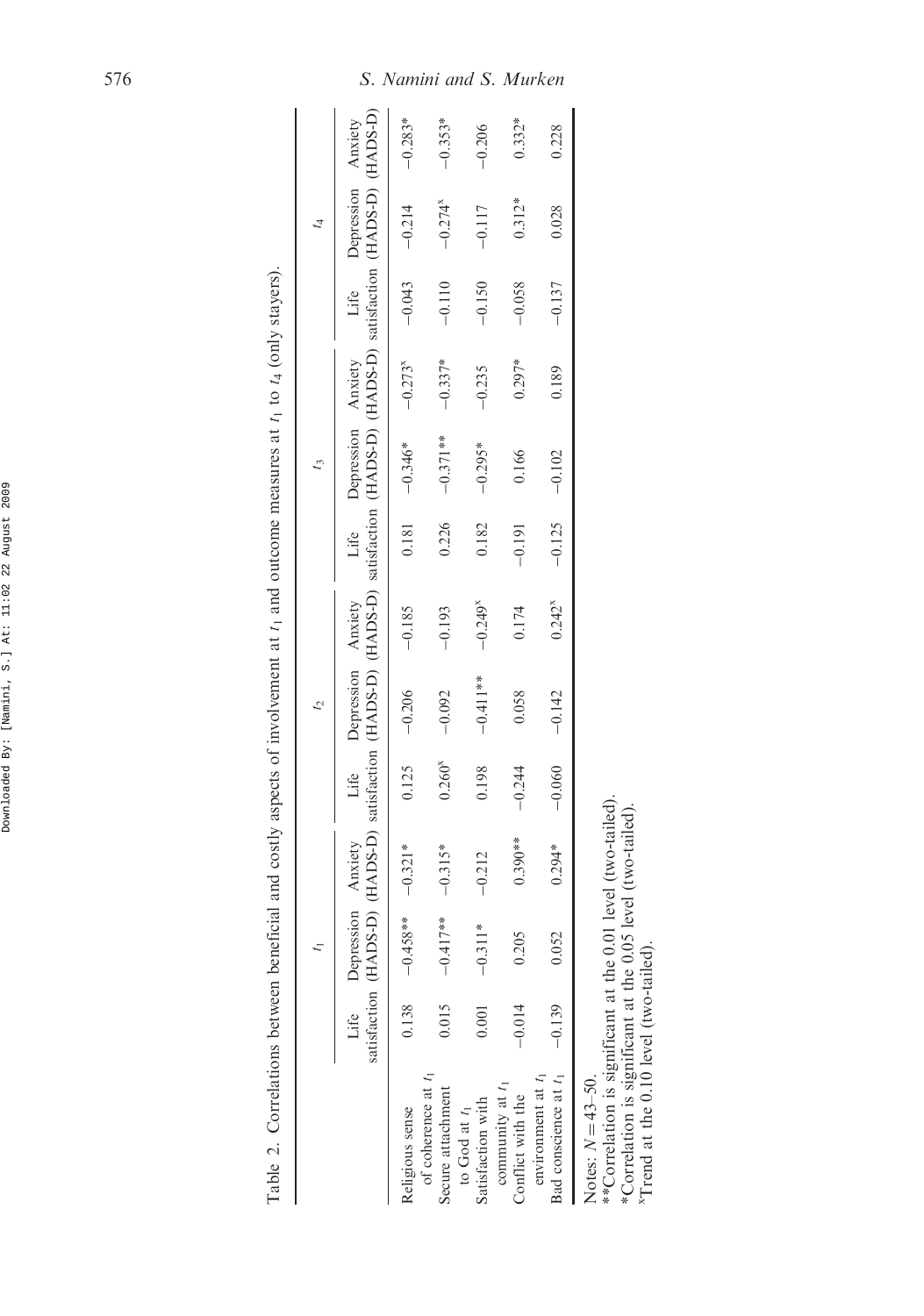study is only partially supported by the data. The strongest and most frequent correlations were found for religious sense of coherence and secure attachment to God with mental health, which points to a primary significance of genuinely religious aspects. The choice of the conflict aspects may have been sub-optimal. The report of a conflict itself does not say anything about the individuals' appraisal of the same, which can be assumed to be decisive for the outcome of an event (cf. Lazarus, 1999; Lazarus & Folkman, 1984). It may be that conflicts with the environment are framed in positive terms by at least some of the respondents. For example, Jehovah's Witnesses often refer to Jesus, who suffered persecution and warned that the same would happen to his followers (''Happy are those who have been persecuted for righteousness' sake, since the kingdom of the heavens belongs to them. Happy are you when people reproach you and persecute you and lyingly say every sort of wicked thing against you for my sake. Rejoice and leap for joy, since your reward is great in the heavens.'' – Matthew 5:10–12. Watch Tower Bible and Tract Society of Pennsylvania, 2003, p. 10). Similar notions are found in other groups that reference the Bible. Similarly, a bad conscience when disregarding principles of faith must not necessarily mean that a person is feeling bad about him- or herself or that he or she fears God's revenge. It may also be an expression of taking responsibility and regretting one's misdeeds and may thus spur a person in a positive way (cf. also Exline & Rose, 2005). Since correlations do not provide a causal explanation, it is difficult to infer any causal associations between beneficial and costly aspects of involvement on one hand and mental health on the other hand. Methodological logics that are applied in cross-lagged panel designs (cf. Anderson  $\&$  Kida, 1982) are not of any help here since the strength of correlations seems to vary for different mental health points of measurement for different variables. It remains unclear why no significant association was found for any of the beneficial and costly aspects of involvement with life satisfaction, which has repeatedly been shown to correlate positively with religion (see the reviews by Grom, 2004; Koenig, McCullough, & Larson, 2001).

The development of well-being and mental health among individuals who left the Pentecostal parish after some time was similar to the course that was observed for stayers. However, the data indicate that the level of well-being and mental health was lower in this group at the time prior to joining and remained a little lower at the time of involvement. This result is in line with Buxant and Saroglou's (2008b) finding that the attachment history of ex-members was even more insecure than that of NRM members in Belgium. The authors conclude that this ''reflects a general difficulty in maintaining attachment to any object in the long-term'' (p. 265). Moreover, it is consistent with the notion that the greater the distress (and thus, the need for a solution) which a person experiences, the less he or she has the possibility to reflect on his or her involvements and decisions (Ullman, 1989). This condition should with higher likelihood lead to the choice of a group which does not fit the person in the longer run and thus lead to less stable involvements. This longitudinal finding supports Di Fiorino et al.'s (2002) caution regarding crosssectional comparisons of short-term and long-term members, since results can be distorted by systematic differences between the two types of members.

In line with findings from previous studies, depression tended to increase with exit from the parish. However, only a slight decrease and slight increase, respectively, were found for life satisfaction and anxiety. As depicted above, most studies on former members of NRMs find indication of considerable emotional distress in the context of leaving an NRM. Thus, it is surprising that the crisis which was expected to accompany exit only partially shows in the data. One explanation for this finding is that, although involvement in a German Pentecostal parish can be intensive and time-consuming (cf. Murken &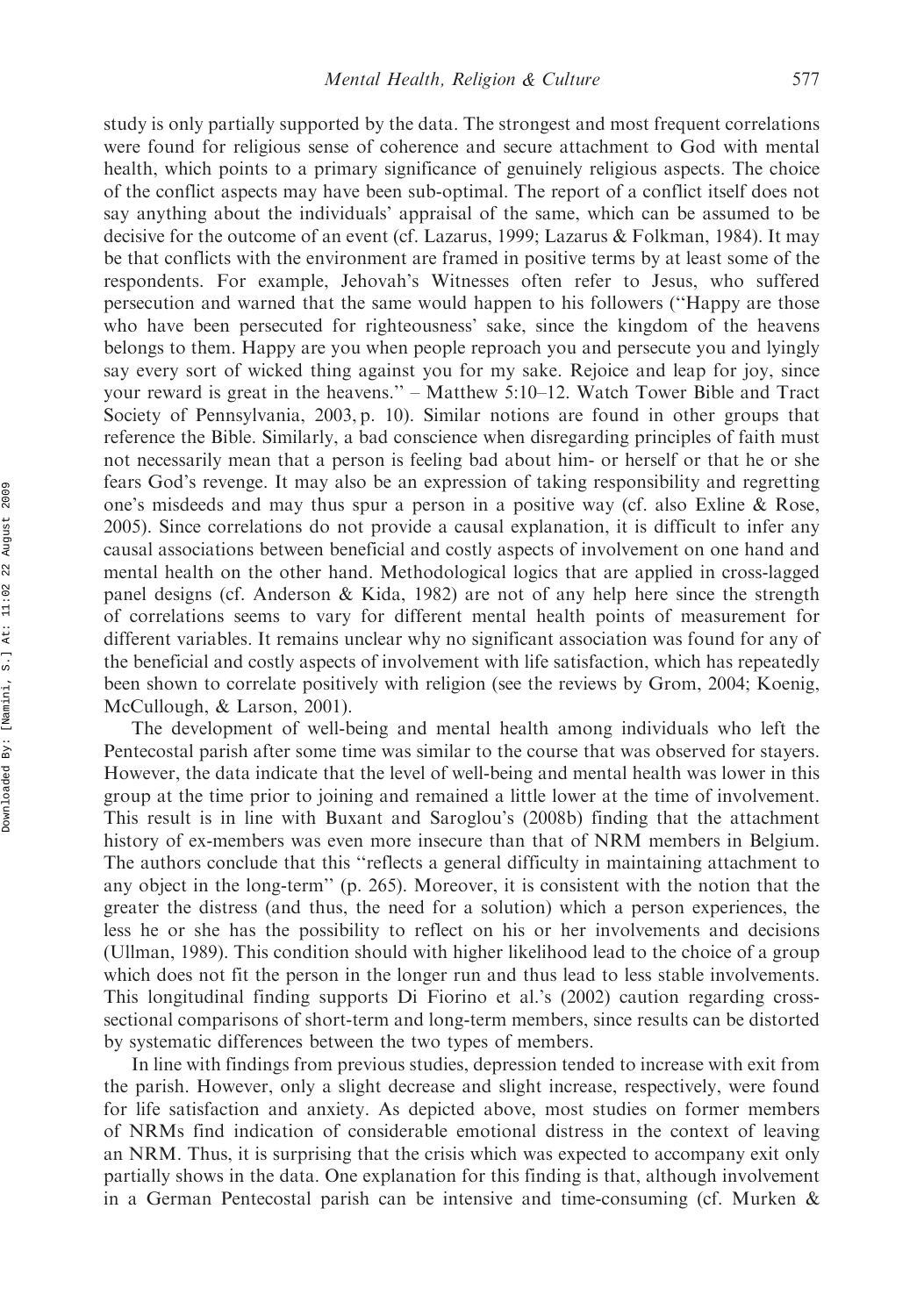Namini, 2004a), it does not require the same level of commitment and identity change as new religious forms of communal living that have been frequently studied. Moreover, it may be that at least some of the individuals who exit continue to profit from the experiences in the group, especially from having come to know the ''living God'' and Jesus and having found faith. Considering Levine's (1981) conclusion that a minimum of six months is needed for adequate readjustment, it may also be that some of the respondents had already gone through the worst of the process when interviewed. Further studies are needed to investigate well-being and mental health, both in the course of leaving an NRM and subsequently, to determine the variation of the variables with time.

Although this study could overcome some of the major weaknesses of former studies due to its longitudinal design and analysis of factors potentially linking involvement with an NRM and well-being and mental health, some limitations have to be addressed. One strength of the study – the requirement that individuals included in our project should be in the process of joining certain NRMs or a ''new'' member of maximally two years – limited the size of the sample. Thus, sub-samples were quite small and may have prevented us from finding additional significant results, especially in the case of the small sub-sample of Pentecostal leavers. Moreover, the sample size prevented us from undertaking more sophisticated analysis on the association between beneficial and costly aspects of involvement and well-being and mental health. It also kept us from conducting NRMspecific analysis for stayers, which would be interesting considering earlier studies showed that there are differences between childhood familial antecedents as well as differences in the well-being of the members of the three NRMs for the time prior to involvement (Namini, 2007; Namini & Murken, 2008). Further studies with larger samples will have to investigate these points.

Another major limitation that must be addressed is the retrospective nature of the study regarding the time prior to involvement with the groups. As with other previous studies, these data could only be assessed retrospectively due to the impracticability of prospective studies in this context. Retrospective data bear the danger of distortions – a topic which has repeatedly been discussed in the conversion literature (e.g., Zinnbauer  $\&$ Pargament, 1998; cf. also the concept of ''conversion narrative,'' e.g., Popp-Baier, 2001; Stromberg, 1993). However, a more detailed analysis of the pre-contact data in an earlier study indicates that no systematic distortion occurred: (a) a reduction of well-being was not retrospectively reported by all individuals, (b) persons who reported life events that mirror strain in relationships for the year before first close contact with the NRM also reported lower well-being for the same time period. Thus, the subjective appraisal can be explained and validated by a more objective parameter (Murken & Namini, 2004b). In order to confirm that the increase in well-being from a retrospectively assessed past to a prospectively assessed future is not merely an effect of time, future research should include a control group that has not become involved with an NRM. Another potential problem regarding the data collected in this study may be its subjective nature and the problem of social desirability, including a desire to present the religious groups as beneficial. Although social desirability cannot be completely ruled out, we see no reason to mistrust participants' responses. In our interviews, most individuals appeared open and also reported conflicts. We did not include a standard social desirability instrument because of problems regarding the interpretability of the data in highly religious samples (cf. Spilka, Hood, Hunsberger, & Gorsuch, 2003; Trimble, 1997).

Finally, it must be emphasised that findings cannot be generalised to other NRMs, times and aspects of well-being and mental health. Religious groups and their impact on members' well-being may differ. Religions also change over time. Life satisfaction,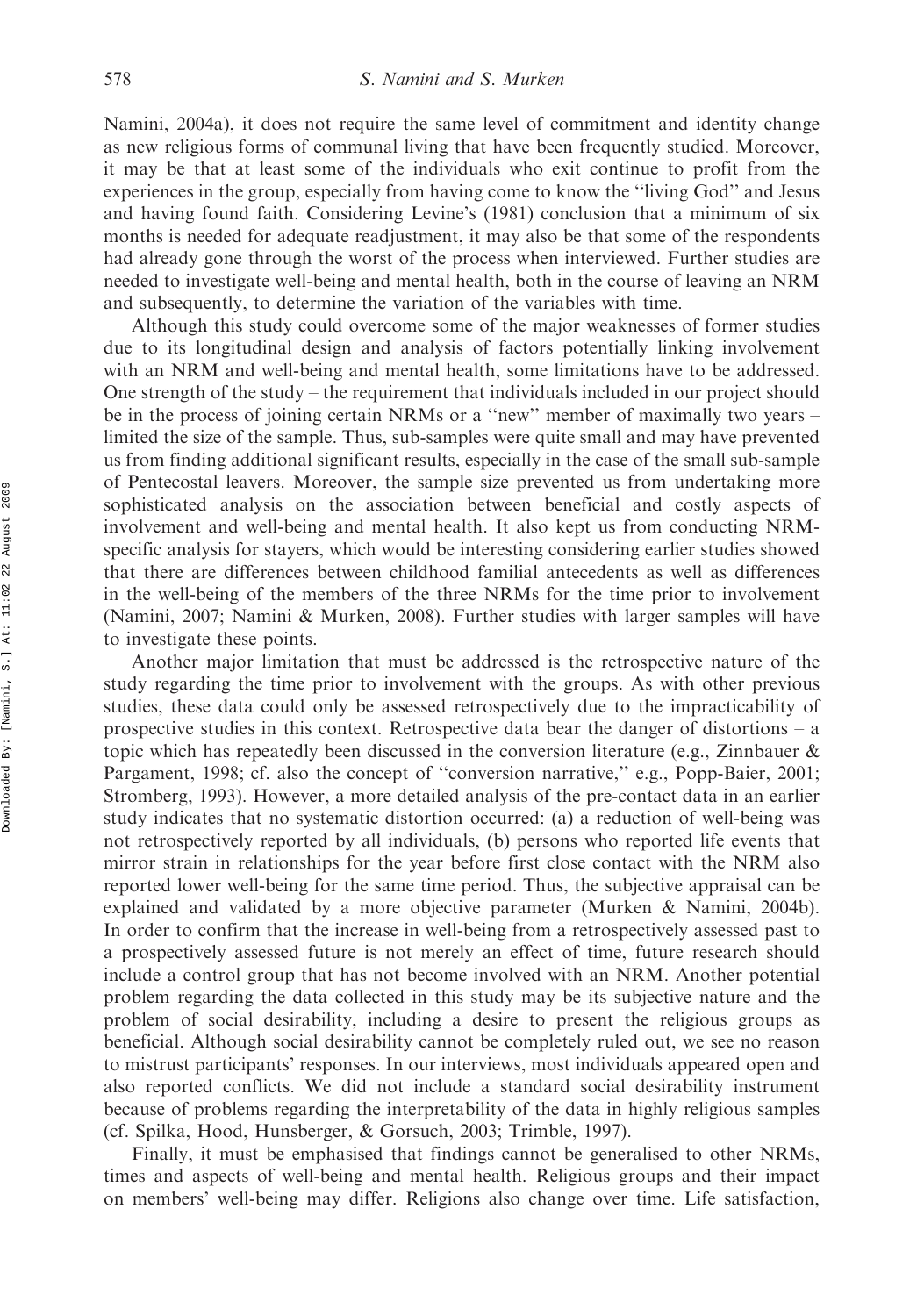depression and anxiety cover only some aspects of the complex constructs of well-being and mental health. Nonetheless, they are important facets and hence deliver a good impression of individuals' mental states. Depression and anxiety are among the most common mental disorders in contemporary Western societies and they regularly occur comorbidly with other physical and mental illnesses.

In conclusion, it can be said that this longitudinal study supported the results of earlier cross-sectional studies which concluded that involvement with an NRM is not generally associated with impaired mental health. Although individuals in these groups may suffer from symptoms of mental illness just as individuals in other groups do, in general, persons involved with the groups studied were well adjusted. In line with Richardson's (1995) conclusion that participation in NRMs is similar to participation in other religions, there was no indication that the association between religion and mental health in the context of NRMs is genuinely different from that in the context of more traditional religions.

# Acknowledgements

We gratefully acknowledge the German Volkswagen Foundation's funding of the research project ''Self-chosen membership in new religious movements: Psychosocial motives and consequences'' (2002–2007) which enabled this study. We thank Claudia Appel, Stefan Huber, Claudia Müller, Angelika Sassin-Meng, Michael Schmiedel and Claudia Zieroff for help with the data collection as well as other support in different stages of the project; Daria Kaluza for the preparation of a related paper; Pehr Granqvist for discussion and helpful comments on a first draft; Lisa Friedrich for her thorough proofreading; and anonymous reviewers for their helpful comments and suggestions.

## **Notes**

- 1. It must be noted that the term ''sect'' is used differently in different countries and contexts. Whereas in Europe, ''sect'' usually is a synonym for ''cult,'' American sociologists differentiate between church, sect and cult. According to this ''church-sect-cult tricotomy'' (Melton, 2004, p. 18), the term ''church'' refers to the established dominant religious community of a culture. Although ''sects'' rise in protest against churches, they still resemble them to a considerable degree but are more fervent in their worship and are stricter regarding beliefs and individual commitment.
- 2. According to Saliba (1993, p. 106) more than 75% of empirical studies with current members of NRMs tended ''to show that the psychological profiles of individuals tested fall well within 'normal' bounds.'' Nonetheless, frequently an overrepresentation of certain characteristics in specific groups is observed – e.g., compulsive (Klosinski, 1985; Weiss & Comrey, 1987a, b) or schizotypical personality traits (Day & Peters, 1999; Farias, Claridge, & Lalljee, 2005). As there is not much evidence that membership in an NRM brings about radical alterations in basic personality, although other aspects of personality like world view, self-identity and personal adaptation may change, most authors conclude that the distinctive characteristics of members of a certain group are motives for joining an NRM which offers a culture that suits a person well, rather than a consequence of involvement (cf. also Paloutzian, Richardson, & Rambo, 1999).
- 3. Although meditation is a common religious practice that is applied in many NRMs and which can be considered a pathway to mental health and well-being, it is not included here, since the depth of the subject matter would merit its own study. A great deal of literature which focuses on the effects of meditation is available (for a review see e.g., Ivanovski & Malhi, 2007; Murphy & Donovan, 1997; Perez-de-Albeniz & Holmes, 2000).
- 4. Although American readers may doubt the classification of these groups as NRMs, it is justified in the German context in which this study was conducted. Following the German religious historian Flasche (1996) all three groups can be considered to be ''new'' religious movements as they have arisen since the mid-nineteenth century, which – compared to the two major churches in Germany, the Roman Catholic Church and the Protestant Church – is quite ''new.''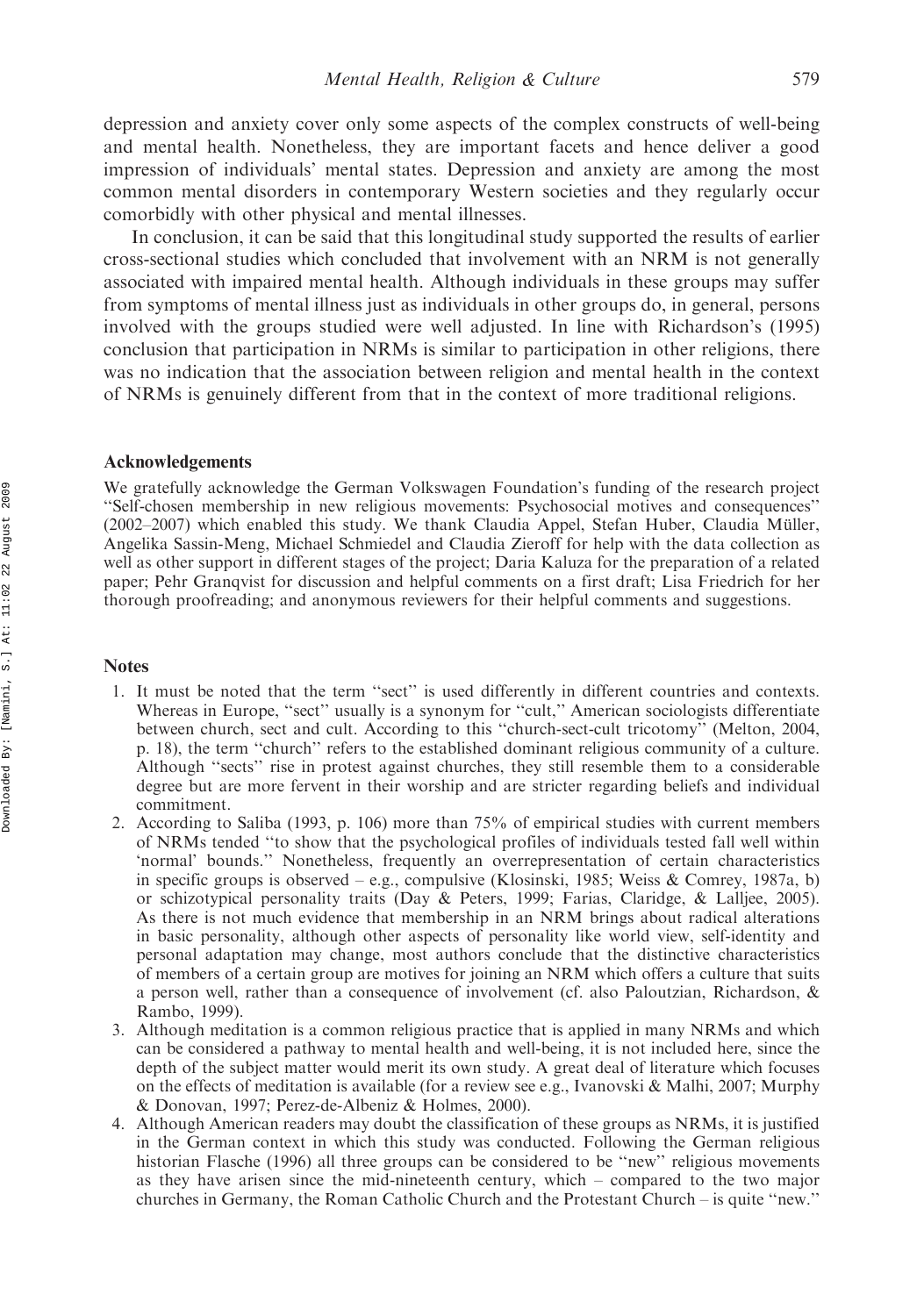Apart from this historical argumentation, the groups share some other characteristics with NRMs that have arisen in recent decades, for example, the relatively small size of the groups and the public's hostility towards them. In Germany, Jehovah's Witnesses and the New Apostolic Church are generally considered to be classical Sekten and, thus, assumed to manipulate and harm their members.

- 5. The Holy Sealing is a specific New Apostolic sacrament in which living apostles dispense the Holy Spirit through prayers and the laying on of hands.
- 6. The finding that all leavers were from the Pentecostal group can be ascribed to the shorter mean time of contact (in comparison to stayers) which in part results from the fact that we could include individuals with a more recent interest in the Pentecostal group than in the two other groups. Moreover, the religious groups differently conceptualise becoming a Pentecostal, a member of the New Apostolic Church or a member of Jehovah's Witnesses, respectively. Becoming a Pentecostal is closely linked to the (often spontaneous) decision to accept Jesus as personal saviour and often quickly followed by baptism, which is a prerequisite to becoming a member of the parish. It can be assumed that the quickness of the decision results in a higher probability that it will be discarded later on.
- 7. No studies on mental health or well-being of members of the New Apostolic Church exist.

# References

- Anderson Jr, T.N., & Kida, T.E. (1982). The cross-lagged research approach: Description and illustration. Journal of Accounting Research, 20, 403–414.
- Anthony, D., & Robbins, T. (2004). Conversion and ''brainwashing'' in new religious movements. In J.R. Lewis (Ed.), *The Oxford handbook of new religious movements* (pp. 243–297). New York: Oxford University Press.
- Antonovsky, A. (1987). Unraveling the mystery of health: How people manage stress and stay well. San Francisco: Jossey-Bass.
- Aronoff, J., Lynn, S.J., & Malinoski, P. (2000). Are cultic environments psychologically harmful? Clinical Psychology Review, 20, 91–111.
- Barker, E. (1989). New religious movements: A practical introduction. London: Her Majesty's Stationery Office.
- Barker, E. (1991/1992). Cults and the health of society. Transactions of the Medical Society of London, 108, 35–45.
- Barker, E. (1995). The scientific study of religion? You must be joking! Journal for the Scientific Study of Religion, 34, 287–310.
- Barker, E. (1997). New religions and mental health. In D. Bhugra (Ed.), *Psychiatry and religion:* Context, consensus and controversies (pp. 125–137). London: Routledge.
- Barker, E. (2003). Harm and new religious movements (NRMs): Some notes on a sociological perspective. Cultic Studies Review, 2(1). [Retrieved September 2, 2008, from http:// www.icsahome.com/culticstudiesreview/csrmembers/docview.asp?Subject=Harm+and+New+ Religious+Movements+%28NRMs%29%3A+Some+Notes+on+a+Sociological+Perspec tive].
- Bergman, J. (1996). Paradise postponed ... and postponed: Why Jehovah's Witnesses have a high mental illness level. Christian Research Journal, 19(1), 36–41.
- Besier, G., & Besier, R.-M. (2001). Jehovah's Witnesses' request for recognition as a corporation under public law in Germany: Background, current status, and empirical aspects. Journal of Church and State, 43, 35–48.
- Bromley, D.G. (1997). Falling from the new faiths: Toward an integrated model of religious affiliation/disaffiliation. In M. Bar-Lev, & W. Shaffir (Eds.), Religion and the social order: Leaving religion and religious life (Vol. 7, pp. 31–60). Greenwich, CT: JAI Press.
- Bromley, D.G. (2004). Leaving the fold: Disaffiliating from new religious movements. In J.R. Lewis (Ed.), *The Oxford handbook of new religious movements* (pp. 298–314). New York: Oxford University Press.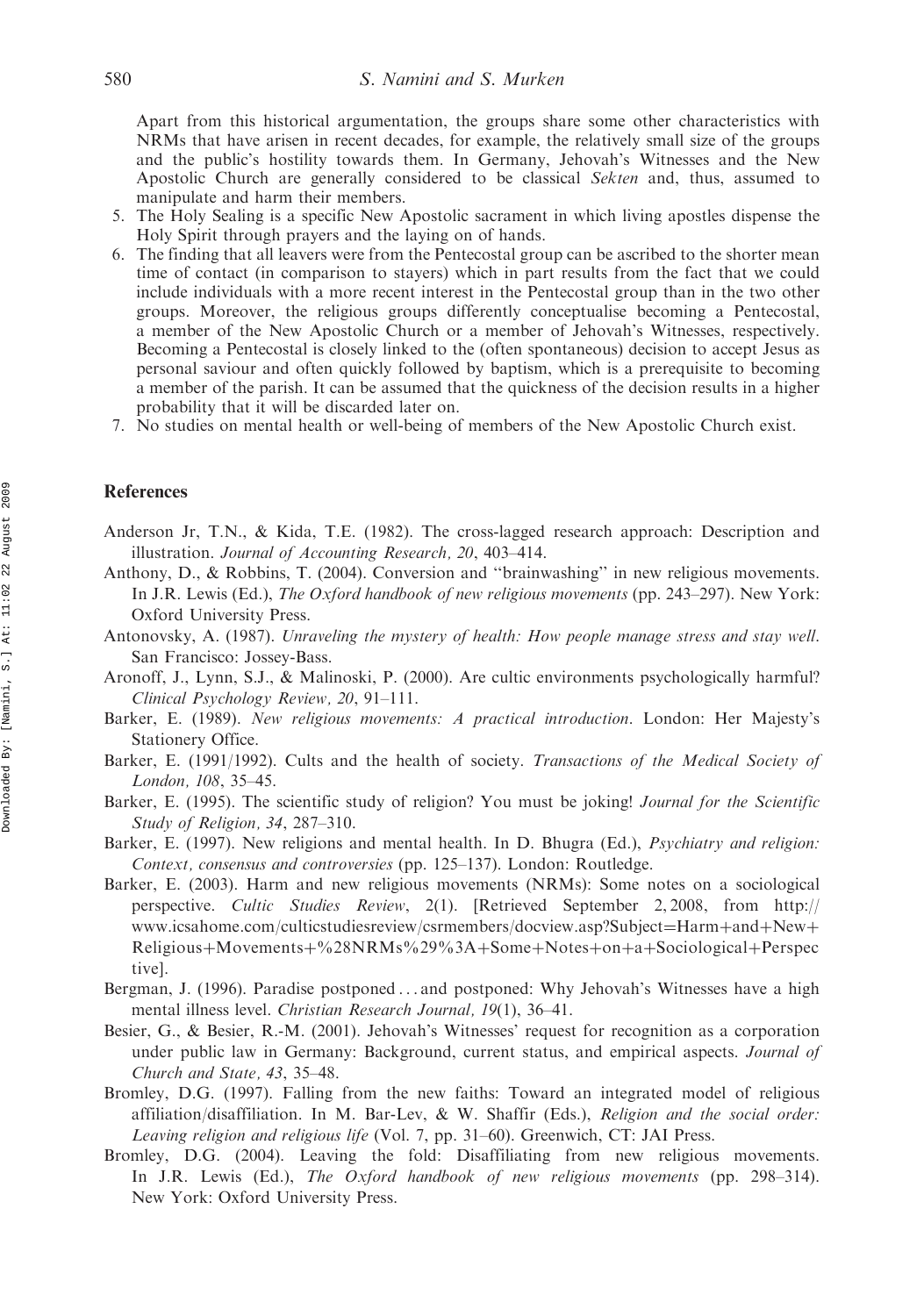- Buxant, C., & Saroglou, V. (2008a). Feeling good, but lacking autonomy: Closed-mindedness on social and moral issues in new religious movements. Journal of Religion and Health, 47, 17–31.
- Buxant, C., & Saroglou, V. (2008b). Joining and leaving a new religious movement: A study of ex-members' mental health. Mental Health, Religion and Culture, 11, 251-271.
- Buxant, C., Saroglou, V., Casalfiore, S., & Christians, L.-L. (2007). Cognitive and emotional characteristics of new religious movement members: New questions and data on the mental health issue. Mental Health, Religion and Culture, 10, 219-238.
- Conway, F., & Siegelman, J. (1978/2005). Snapping: America's epidemic of sudden personality change (expanded 2nd ed.). New York: Stillpoint.
- Dawson, L.L. (1998). Comprehending cults: The sociology of new religious movements. Toronto: Oxford University Press Canada.
- Day, S., & Peters, E. (1999). The incidence of schizotypy in new religious movements. *Personality* and Individual Differences, 27, 55–67.
- Dein, S., & Barlow, H. (1999). Why do people join the Hare Krishna Movement? Deprivation theory revisited. Mental Health, Religion and Culture, 2, 75–84.
- Deutsch, A. (1975). Observations on a sidewalk ashram. Archives of General Psychiatry, 32, 166–175.
- Deutscher Bundestag Referat Öffentlichkeitsarbeit (Ed.) (1998). Final report of the Enquete Commission on ''So-called Sects and Psychogroups'': New religious and ideological communities and psychogroups in the Federal Republic of Germany (W. Fehlberg & M. Ulloa-Fehlberg, Trans.). Bonn: Deutscher Bundestag, Referat Öffentlichkeitsarbeit.
- Di Fiorino, M., Fizzotti, E., & Miniati, M. (2002). Psychometric profiles in Italian Hare Krishna Movement: Affiliation and membership. Archives of Psychiatry and Psychotherapy, 4, 53–61.
- Durocher, N. (1999). Insights from cult survivors regarding group support. British Journal of Social Work, 29, 581–599.
- Ebaugh, H.R.F. (1988). Becoming an ex: The process of role exit. Chicago: University of Chicago Press.
- Ellison, C.G. (1991). Religious involvement and subjective well-being. Journal of Health and Social Behavior, 32, 80–99.
- Exline, J.J., & Rose, E. (2005). Religious and spiritual struggles. In R.F. Paloutzian, & C.L. Park (Eds.), Handbook of the psychology of religion and spirituality (pp. 315–330). New York: Guilford.
- Farias, M., Claridge, G., & Lalljee, M. (2005). Personality and cognitive predictors of New Age practices and beliefs. Personality and Individual Differences, 39, 979–989.
- Flasche, R. (1996). Neue Religionen [New religions]. In P. Antes (Ed.), Die Religionen der Gegenwart: Geschichte und Glauben [The Religions of Today: History and Beliefs] (pp. 280–298). München: Beck.
- Freckelton, I. (1998). "Cults," calamities and psychological consequences. Psychiatry, Psychology and Law, 5, 1–46.
- Galanter, M. (1980). Psychological induction into the large-group: Findings from a modern religious sect. American Journal of Psychiatry, 137, 1574-1579.
- Galanter, M. (1983). Unification Church (''Moonie'') dropouts: Psychological readjustment after leaving a charismatic religious group. American Journal of Psychiatry, 140, 984–989.
- Galanter, M. (1986). ''Moonies'' get married: A psychiatric follow-up study of a charismatic religious sect. American Journal of Psychiatry, 143, 1245-1249.
- Galanter, M. (1989). *Cults: Faith, healing, and coercion*. New York: Oxford University Press.
- Galanter, M., & Buckley, P. (1978). Evangelical religion and meditation: Psychotherapeutic effects. Journal of Nervous and Mental Disease, 166, 685–691.
- Galanter, M., Buckley, P., Deutsch, A., Rabkin, R., & Rabkin, J. (1980). Large group influence for decreased drug use: Findings from two contemporary religious sects. American Journal of Drug and Alcohol Abuse, 7, 291–304.
- Galanter, M., Rabkin, R., Rabkin, J., & Deutsch, A. (1979). The ''Moonies'': A psychological study of conversion and membership in a contemporary religious sect. American Journal of Psychiatry, 136, 165–170.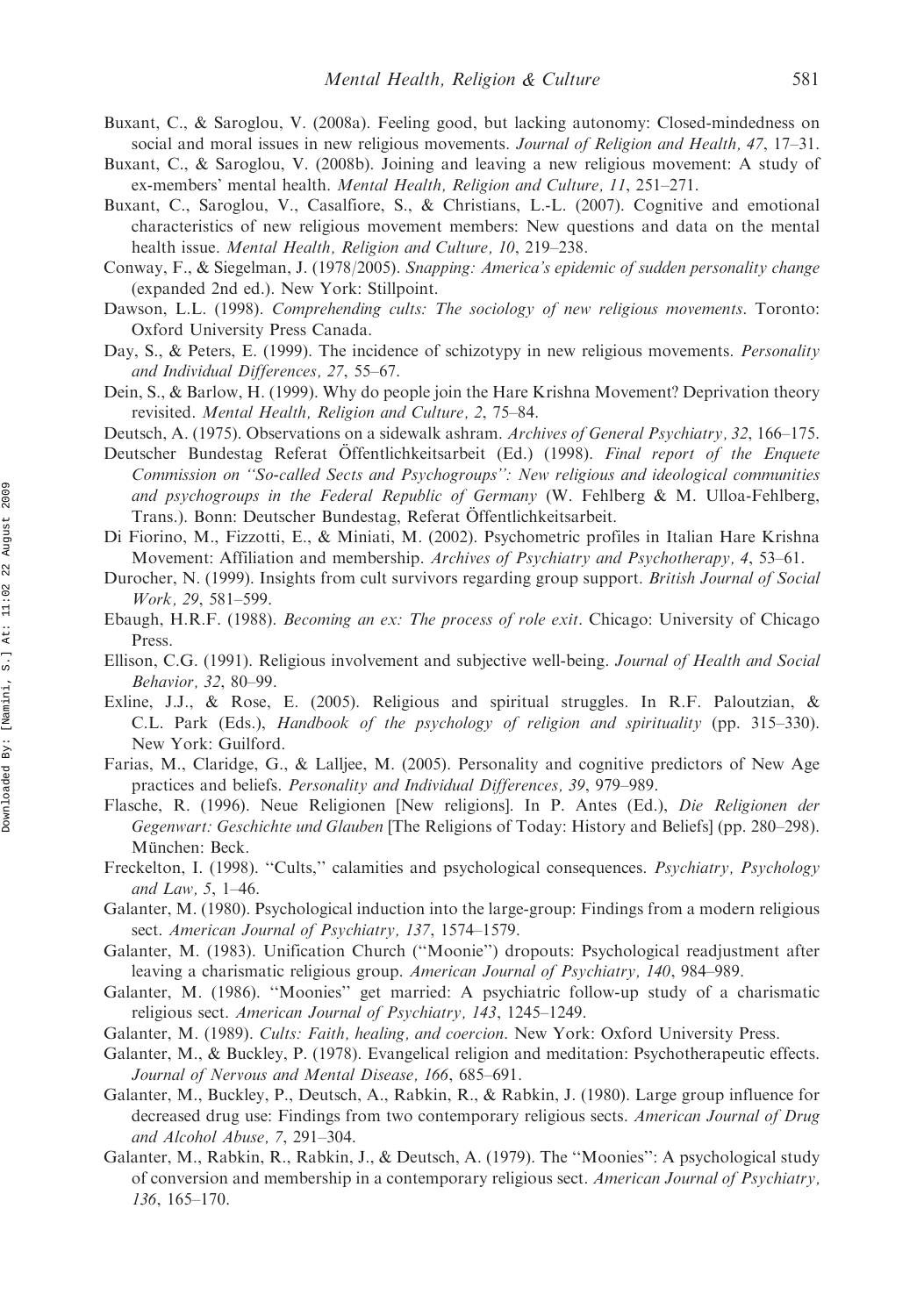- Granqvist, P., & Kirkpatrick, L.A. (2004). Religious conversion and perceived childhood attachment: A meta-analysis. International Journal for the Psychology of Religion, 14, 223–250.
- Gritzmacher, S.A., Bolton, B., & Dana, R.H. (1988). Psychological characteristics of Pentecostals: A literature review and psychodynamic synthesis. Journal of Psychology and Theology, 16, 233–245.
- Grom, B. (2004). Religiosita¨t psychische Gesundheit subjektives Wohlbefinden: Ein Forschungsüberblick [Religiosity–mental health–subjective well-being: A research overview]. In C. Zwingmann, & H. Moosbrugger (Eds.), Religiosität: Messverfahren und Studien zu Gesundheit und Lebensbewältigung (pp. 187–214). Münster: Waxmann.
- Hassan, S. (1990). Combatting cult mind control. The #1 best-selling guide to protection, rescue, and recovery from destructive cults. Rochester, VT: Park Street.
- Herrmann, C., Buss, U., & Snaith, R.P. (1995). HADS-D Hospital Anxiety and Depression Scale Deutsche Version [HADS-D–German version]. Bern: Huber.
- Hill, P.C., & Pargament, K.I. (2003). Advances in the conceptualization and measurement of religion and spirituality: Implications for physical and mental health research. American Psychologist, 58, 64–74.
- Huber, S. (2003). Items und Konstrukte des Religiositäts-Struktur-Tests (R-S-T) [Items and constructs of the Structure-of-Religiosity Test (S-R-T)]. Unpublished manuscript.
- Huber, S. (2006). The ''Structure-of-Religiosity-Test.'' European network of research on religion, spirituality, and health newsletter, 2/2006, 1–2. [Retrieved April 10, 2009, from http:// www.rish.ch/pdf/Newsletter%202006-2.pdf].
- Inaba, K. (2004). Conversion to new religious movements: Reassessment of Lofland/Skonovd conversion motifs and Lofland/Stark conversion process. Human Sciences Research, 11(2), 33–47.
- Ivanovski, B., & Malhi, G.S. (2007). The psychological and neurophysiological concomitants of mindfulness forms of meditation. Acta Neuropsychiatrica, 19, 76–91.
- Kirkpatrick, L.A., & Shaver, P.R. (1990). Attachment theory and religion: Childhood attachments, religious beliefs, and conversion. Journal for the Scientific Study of Religion, 29, 315–334.
- Klosinski, G. (1985). Warum Bhagwan? Auf der Suche nach Heimat, Geborgenheit und Liebe [Why Bhagwan? In search of home, security and love]. München: Kösel.
- Koenig, H.G., McCullough, M.E., & Larson, D.B. (2001). Handbook of religion and health. New York: Oxford University Press.
- Kox, W., Meeus, W., & 't Hart, H. (1991). Religious conversion of adolescents: Testing the Lofland and Stark model of religious conversion. Sociological Analysis, 52, 227–240.
- Kraus, D. (1999). ''Jugendreligionen'' zwischen Fluch und Segen [''Youth religions'' between bane and boon]. Praxis der Kinderpsychologie und Kinderpsychiatrie, 48, 192–201.
- Kraus, D., & Eckert, J. (1997). Die Bedeutung der Mitgliedschaft in Neuen Religiösen Bewegungen für die Regulation des Selbsterlebens am Beispiel der Hare-Krischna-Bewegung [The significance of membership in New Religious Movements for the regulation of self-experience exemplified by the Hare Krishna Movement]. Psychotherapie, Psychosomatik, Medizinische Psychologie, 47, 21–26.
- Kriegman, D., & Solomon, L. (1985). Cult groups and the narcissistic personality: The offer to heal defects in the self. International Journal of Group Psychotherapy, 35, 239–261.
- Kuner, W. (1983). New religious movements and mental health. In E. Barker (Ed.), Of gods and men: New religious movements in the West. Proceedings of the 1981 Annual Conference of the British Sociological Association Sociology of Religion Study Group (pp. 255–263). Macon, GA: Mercer University Press.
- Langone, M.D. (1995). Introduction. In M.D. Langone (Ed.), Recovery from cults: Help for victims of psychological and spiritual abuse (pp.  $1-21$ ). New York: Norton & Company.
- Latkin, C.A., Hagan, R.A., Littman, R.A., & Sundberg, N.D. (1987). Who lives in Utopia? A brief report on the Rajneeshpuram research project. Sociological Analysis, 48, 73–81.
- Lazarus, R.S. (1999). Stress and emotion: A new synthesis. London: Free Association Books.
- Lazarus, R.S., & Folkman, S. (1984). Stress, appraisal, and coping. New York: Springer.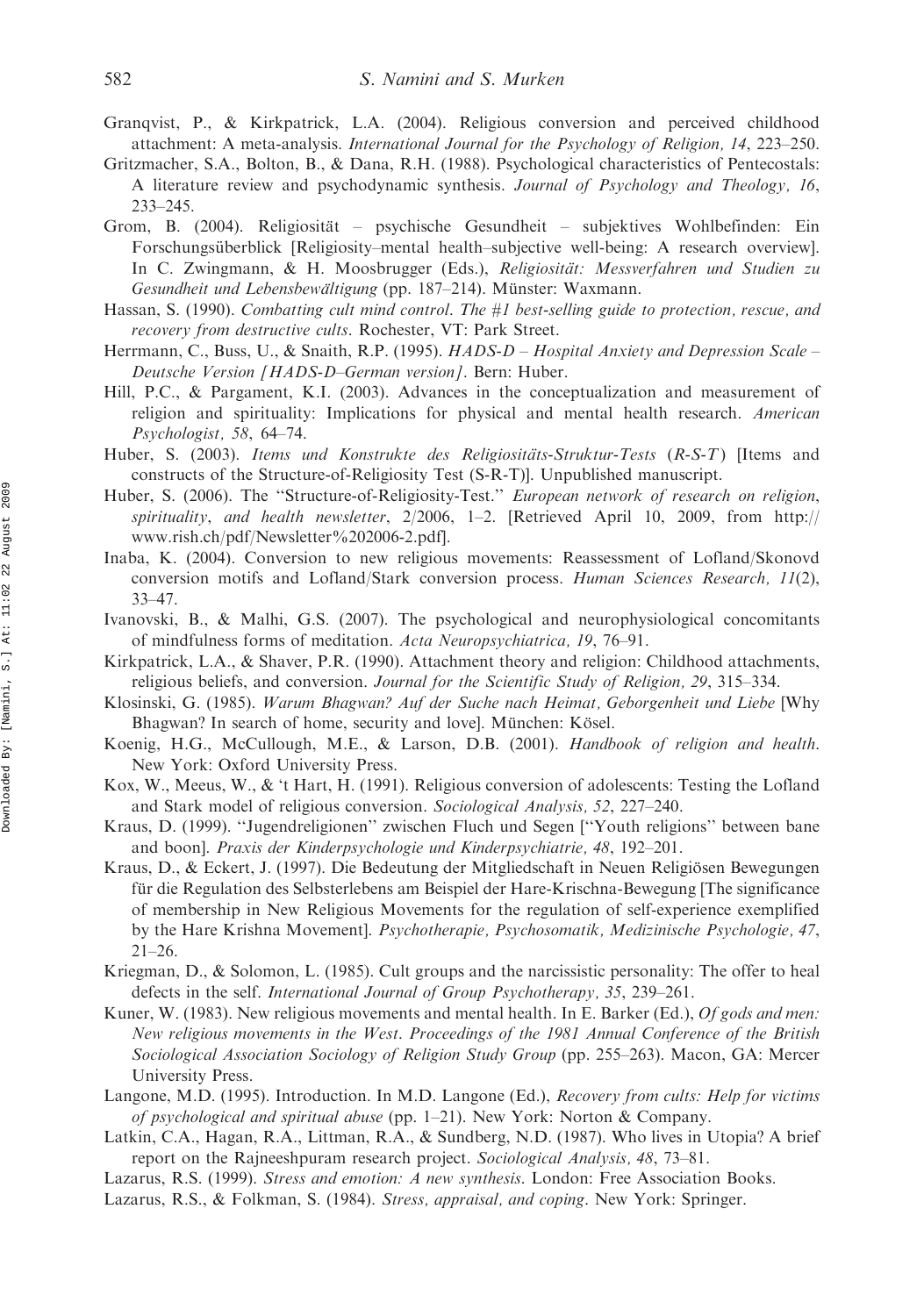- Levine, S.V. (1981). Cults and mental health: Clinical conclusions. Canadian Journal of Psychiatry, 26, 534–539.
- Levine, E.M. (1985). The motives behind cult converts and cult leaders. Update: A Quarterly Journal on New Religious Movements, 9(4), 11–23.
- Lewis, J.R. (2004). Overview. In J.R. Lewis (Ed.), The Oxford handbook of new religious movements (pp. 3–15). New York: Oxford University Press.
- Lifton, R.J. (1961/1989). Thought reform and the psychology of totalism: A study of ''brainwashing'' in China. Chapel Hill, NC: University of North Carolina Press.
- Malinoski, P.T., Langone, M.D., & Lynn, S.J. (1999). Psychological distress in former members of the International Churches of Christ and noncultic groups. Cultic Studies Journal, 16, 33–51.
- Melton, J.G. (2004). An introduction to new religions. In J.R. Lewis (Ed.), The Oxford handbook of new religious movements (pp. 16–35). New York: Oxford University Press.
- Miller, M.M., & Strongman, K.T. (2002). The emotional effects of music on religious experience: A study of the Pentecostal-charismatic style of music and worship. Psychology of Music, 30, 8–27.
- Murken, S. (1997). Ungesunde Religiosität Entscheidungen der Psychologie? [Unhealthy religiosity–Decisions of psychology?]. In G.M. Klinkhammer, S. Rink, & T. Frick (Eds.), Kritik an Religionen. Religionswissenschaft und der kritische Umgang mit Religionen (pp. 157–172). Marburg: Diagonal.
- Murken, S. (1998). Soziale und psychische Auswirkungen der Mitgliedschaft in neuen religiösen Bewegungen unter besonderer Berücksichtigung der sozialen Integration und psychischen Gesundheit [Social and psychic consequences of membership in new religious movements with special consideration of social integration and mental health]. In Deutscher Bundestag, Enquete-Kommission ''Sogenannte Sekten und Psychogruppen'' (Ed.), Neue religiöse und ideologische Gemeinschaften und Psychogruppen: Forschungsprojekte und Gutachten der Enquete-Kommission ''Sogenannte Sekten und Psychogruppen'' [New religious and ideological communities and ''psycho-groups'' Research projects and appraisals of the enquiry-commission ''So-called sects and psycho-groups''] (pp. 297–354). Hamm: Hoheneck.
- Murken, S., & Namini, S. (2004a). Psychosoziale Konflikte im Prozess des selbst gewählten Beitritts zu neuen religiösen Gemeinschaften [Psycho-social conflicts in the process of joining a NRM]. Zeitschrift für Religionswissenschaft [Journal of Religious Science], 12, 141-187.
- Murken, S., & Namini, S. (2004b). Selbst gewählte Mitgliedschaft in religiösen Gemeinschaften: Ein Versuch der Lebensbewältigung? [Self-chosen membership in religious communities: An attempt to cope with life?]. In C. Zwingmann,  $\&$  H. Moosbrugger (Eds.), *Religiosität:* Messverfahren und Studien zu Gesundheit und Lebensbewältigung. Neue Beiträge zur Religionspsychologie [Religiousness: Measuring procedures and studies on health and coping with life. New contributions to the psychology of religion  $\int$  (pp. 299–316). Münster: Waxmann.
- Murken, S., & Namini, S. (2007). Childhood familial experiences as antecedents of adult membership in new religious movements: A literature review. Nova Religio, 10(4), 17–37.
- Murphy, M., & Donovan, S. (1997). The physical and psychological effects of meditation: A review of contemporary research with a comprehensive bibliography 1931–1996 (2nd ed.). Sausalito, CA: Institute of Noetic Sciences.
- Namini, S. (2007). Selbst gewählte Mitgliedschaft in neuen religiösen Bewegungen eine Frage der Passung? Empirische Befunde und kritische Uberlegungen [Self-chosen membership in new religious movements–a question of fit? Empirical findings and critical reflections]. Unpublished Ph.D. thesis, University of Luzern, Switzerland.
- Namini, S., & Murken, S. (2008). Familial antecedents and the choice of a new religious movement. Which person in which religious group? Nova Religio, 11(3), 83–103.
- Nathawat, S.S., & Khan, S. (1995). A study of subjective well-being of Osho's devotees. Indian Journal of Clinical Psychology, 22, 41–44.
- Paloutzian, R.F., Richardson, J.T., & Rambo, L.R. (1999). Religious conversion and personality change. Journal of Personality, 67, 1047–1079.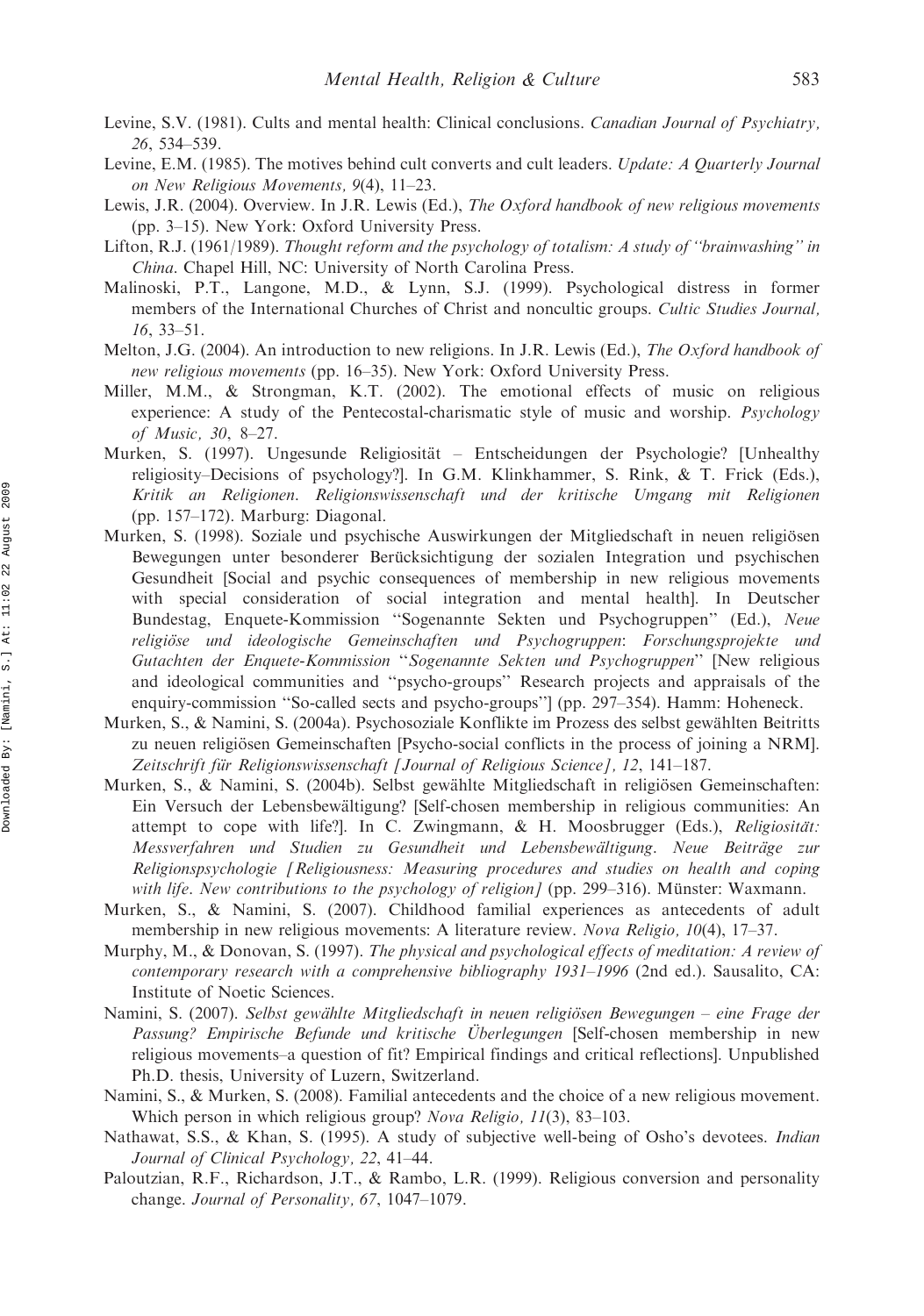- Perez-de-Albeniz, A., & Holmes, J. (2000). Meditation: Concepts, effects and uses in therapy. International Journal of Psychotherapy, 5, 49–58.
- Pfeifer, S. (1999). Wenn der Glaube zum Problem wird: Wege zur inneren Heilung [When faith turns into a problem: Ways to inner healing]. Moers: Brendow.
- Poling, T.H., & Kenney, J.F. (1986). The Hare Krishna character type: A study of the sensate personality. Lewiston, NY: Mellen.
- Popp-Baier, U. (2001). Narrating embodied aims: Self-transformation in conversion narratives–A psychological analysis. Forum: Qualitative Social Research, 2(3), art. 16. [Retrieved September 1, 2008, from http://qualitative-research.net/fqs-texte/3-01/3-01popp-e.htm].
- Richardson, H. (1980). Mental health, conversion, and the law. In H. Richardson (Ed.), New religions and mental health: Understanding the issues (pp. ix–lv). New York: Mellen.
- Richardson, J.T. (1985). Psychological and psychiatric studies of new religions. In L.B. Brown (Ed.), Advances in the psychology of religion (pp. 209–223). Oxford: Pergamon Press.
- Richardson, J.T. (1995). Clinical and personality assessment of participants in new religions. International Journal for the Psychology of Religion, 5, 145–170.
- Robbins, T., & Bromley, D.G. (1993). What have we learned about new religions? New religious movements as experiments. Religious Studies Review, 19, 209–216.
- Rochford, E.B., Purvis, S., & Eastman, N. (1989). New religions, mental health, and social control. In M.L. Lynn, & D.O. Moberg (Eds.), Research in the social scientific study of religion (Vol. 1, pp. 57–82). Greenwich, CT: JAI Press.
- Ross, M.W. (1985). Mental health in Hare Krishna devotees: A longitudinal study. American Journal of Social Psychiatry, 5(4), 65–67.
- Saliba, J.A. (1993). The new religions and mental health. In D.G. Bromley, & J.K. Hadden (Eds.), Religion and the social order: The handbook on cults and sects in America (Vol. 3B, pp. 99–113). Greenwich, CT: JAI Press.
- Saliba, J.A. (2003). Understanding new religious movements (2nd ed.). Walnut Creek, CA: AltaMira.
- Saliba, J.A. (2004). Psychology and the new religious movements. In J.R. Lewis (Ed.), The Oxford handbook of new religious movements (pp. 317–332). New York: Oxford University Press.
- Schein, E. (1961). Coercive persuasion: A socio-psychological analysis of the "brainwashing" of American civilian prisoners by the Chinese Communists. New York: Norton.
- Schöb, A. (2001). Die Wohlfahrtssurveys 1978 bis 1998. Zeitreihendaten zur Wohlfahrtsentwicklung in der Bundesrepublik Deutschland [The welfare surveys 1978 to 1998. Time series data on welfare development in the Federal Republic of Germany]. Mannheim: Zentrum für Umfragen, Methoden und Analysen (ZUMA).
- Schoen, B. (2001). New religions in Germany: The publicity of the public square. Nova Religio, 4, 266–274.
- Shapiro, E. (1977). Destructive cultism. American Family Physician, 15(2), 80–83.
- Spilka, B., Hood Jr, R.W., Hunsberger, B., & Gorsuch, R. (2003). The psychology of religion: An empirical approach (3rd ed.). New York: Guilford.
- Stromberg, P.G. (1993). Language and self-transformation: A study of the Christian conversion narrative. Cambridge: Cambridge University Press.
- Swartling, G., & Swartling, P.G. (1992). Psychiatric problems in ex-members of Word of Life. Cultic Studies Journal, 9, 78–88.
- Trimble, D.E. (1997). The Religious Orientation Scale: Review and meta-analysis of social desirability effects. Educational and Psychological Measurement, 57, 970–986.
- Ullman, C. (1982). Cognitive and emotional antecedents of religious conversion. Journal of Personality and Social Psychology, 43, 183–192.
- Ullman, C. (1989). The transformed self: The psychology of religious conversion. New York: Plenum.
- Walsh, Y., & Bor, R. (1996). Psychological consequences of involvement in a new religious movement or cult. Counselling Psychology Quarterly, 9, 47–60.
- Walsh, Y., Russell, R.J.H., & Wells, P.A. (1995). The personality of ex-cult members. *Personality* and Individual Differences, 19, 339–344.